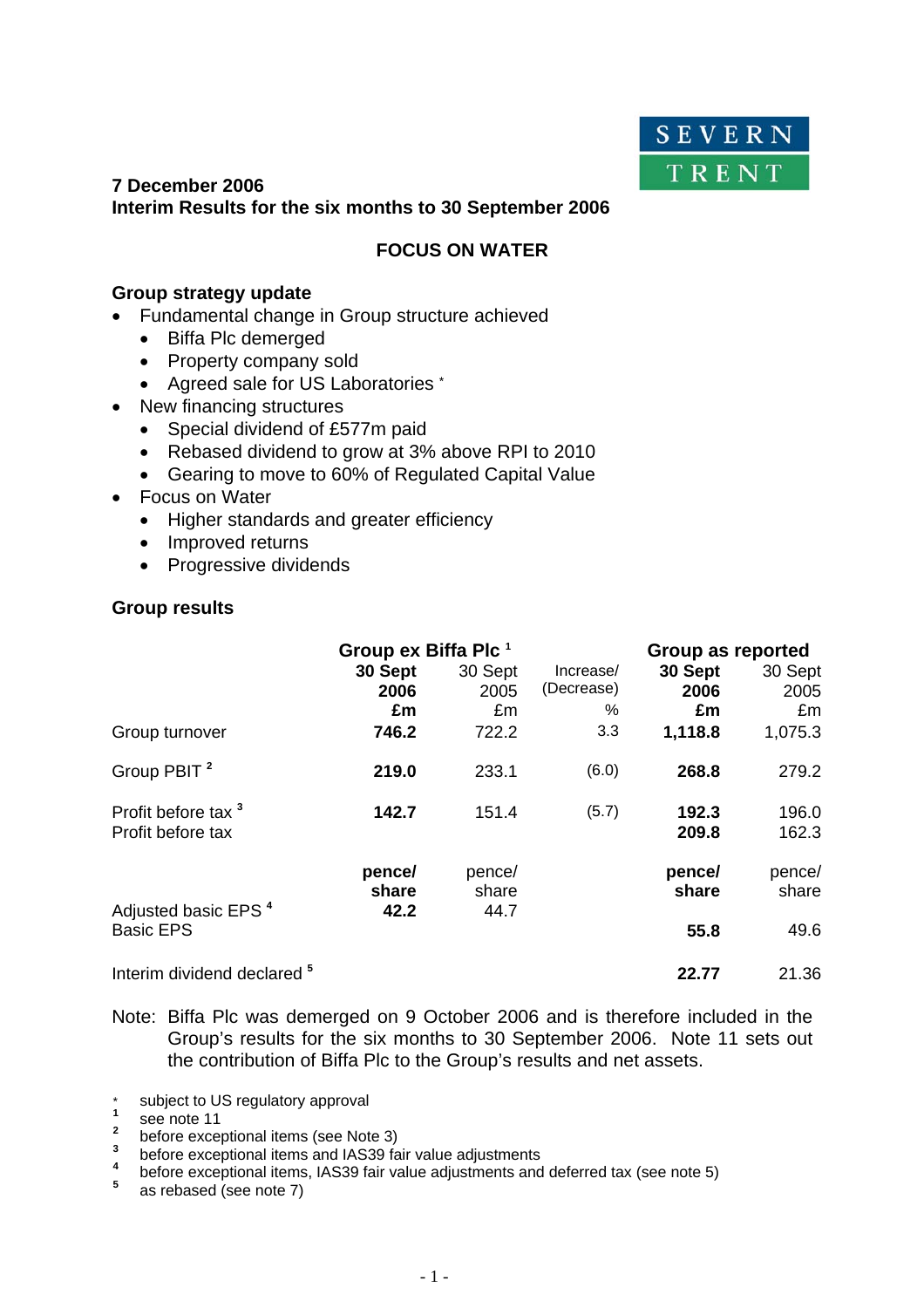# **Sir John Egan, Chairman Severn Trent Plc, said:**

"I am pleased to report today on what has been a significant period of restructuring for the Group with the successful demerger of Biffa Plc, the sale of the Property business, the announced sale of US laboratories and a substantial improvement in balance sheet efficiency, following the payment of the £577 million special dividend. The Board has previously announced that we intend to increase dividends by 3% above the rate of inflation over the remainder of this regulatory period. Today's interim dividend announcement is in line with this policy.

Severn Trent is a high quality business whose investment programme drives strong growth prospects. The management team has a clear and focused strategy and is pursuing higher standards to achieve both higher levels of customer satisfaction, and also sustained strong financial returns."

# **Colin Matthews, Group Chief Executive Severn Trent Plc, said:**

"In June 2006, the Board announced its intention to restructure the Severn Trent Group and to focus on water. With restructuring substantially completed, Group management is now committed to the single minded pursuit of continuous improvement in our water business. We are investing now for improved customer service and leakage reductions. By raising standards we will improve customer service and generate sustained financial returns for our shareholders."

#### **Enquiries:**

| <b>Colin Matthews</b><br><b>Group Chief Executive</b> |                           | Severn Trent Plc 020 7353 4200 (on the day)<br>0121 722 4947 |
|-------------------------------------------------------|---------------------------|--------------------------------------------------------------|
| Mike McKeon<br><b>Group Finance Director</b>          |                           | Severn Trent Plc 020 7353 4200 (on the day)<br>0121 722 4267 |
| Peter Gavan<br>Director of Corporate Affairs          |                           | Severn Trent Plc 020 7353 4200 (on the day)<br>0121 722 4310 |
| Jonathan Davies<br><b>Head of Investor Relations</b>  |                           | Severn Trent Plc 020 7353 4200 (on the day)<br>0121 722 4295 |
| <b>Andrew Grant</b><br>David Trenchard                | Tulchan<br>Communications | 020 7353 4200                                                |

#### **Interim Results Presentation and Webcast**

There will be an interim results presentation at 9.30am on Thursday 7 December 2006. This presentation, together with the presentation slides, will be available as a simultaneous webcast on the Severn Trent web site (www.severntrent.com) and will remain on the web site for subsequent viewing.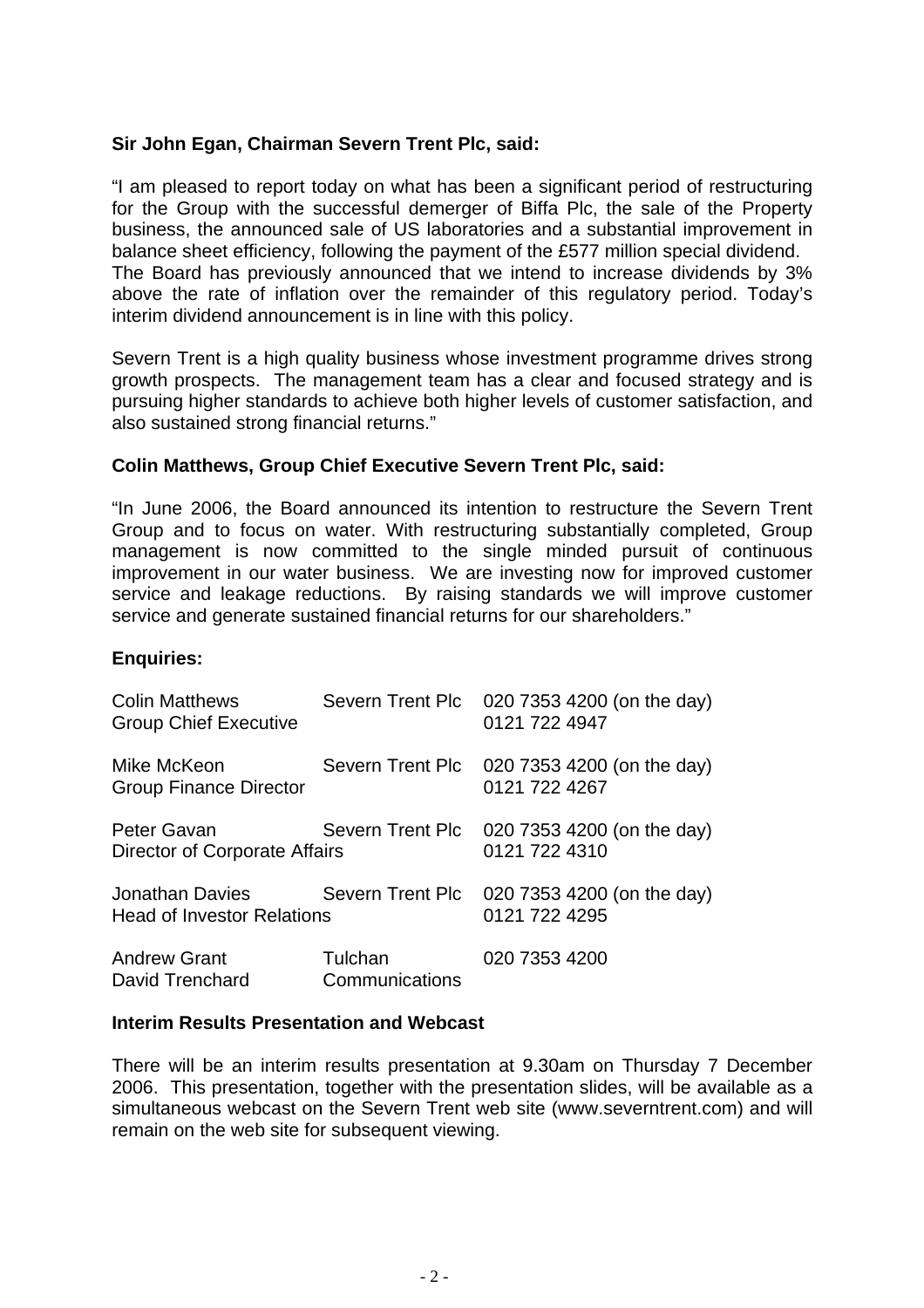# **Group Chief Executive's Review**

# **Focus on Water**

In June 2006, the Board announced its intention to restructure the Severn Trent Group and focus on water. Biffa Plc was successfully demerged on 9 October 2006; the sale of Severn Trent Property was completed on 6 November 2006; and the sale of US Laboratories has been agreed, subject to US regulatory approval. In addition, Group balance sheet efficiency has been improved by the payment on October 20th of the £577 million special dividend. As previously announced, the Board intends to maintain Group debt at around the target 60% of regulated capital value, and to increase dividends by 3% above the rate of inflation, over the remainder of the AMP4 period.

Group management is now concentrated on improving the core Water business. While performance has been good with respect to water quality, health and safety and pollution incidents, Severn Trent Water has needed to improve in respect of leakage, customer service and controls. Over and beyond these basic requirements, management is developing detailed plans for fundamental improvement across all areas of the business. Today we are about half way through the process of benchmarking our performance and identifying improvement opportunities which will radically change our business over a period of years. We are now detailing and prioritising our plans. Some are relatively quick to implement, while others will take us into the next AMP period and will require additional investment. We expect to update the market in June 2007.

We are however already significantly advanced in the integration of the head office and Severn Trent Water teams. As a result of this integration, we expect to reduce our overhead costs by between £6 million and £10 million over the coming 18 months. Equally important is the opportunity to raise standards and reduce the number of management layers between the Board and the front line of customer service delivery.

Severn Trent is a high quality business whose investment programme drives strong growth prospects. The management team has a clear and focused strategy and is engaged in the single minded pursuit of higher standards as the means to achieve both higher levels of customer satisfaction, and also sustained strong financial returns.

# **Disposals**

The Group announced on 25 September that it had agreed to sell US Laboratories to TestAmerica Holdings, an affiliate of H.I.G. Capital, for a cash consideration of approximately £85 million. The transaction is subject to US regulatory approval and is expected to be completed by the end of December 2006. A provision has been taken for impairment of US Laboratories goodwill at 30 September 2006 of £31.5 million.

On 6 November 2006 the Group announced the sale of Severn Trent Property and other property interests to Prologis Development Limited for a cash consideration of £71.7million. The profit on disposal in aggregate is around £35 million.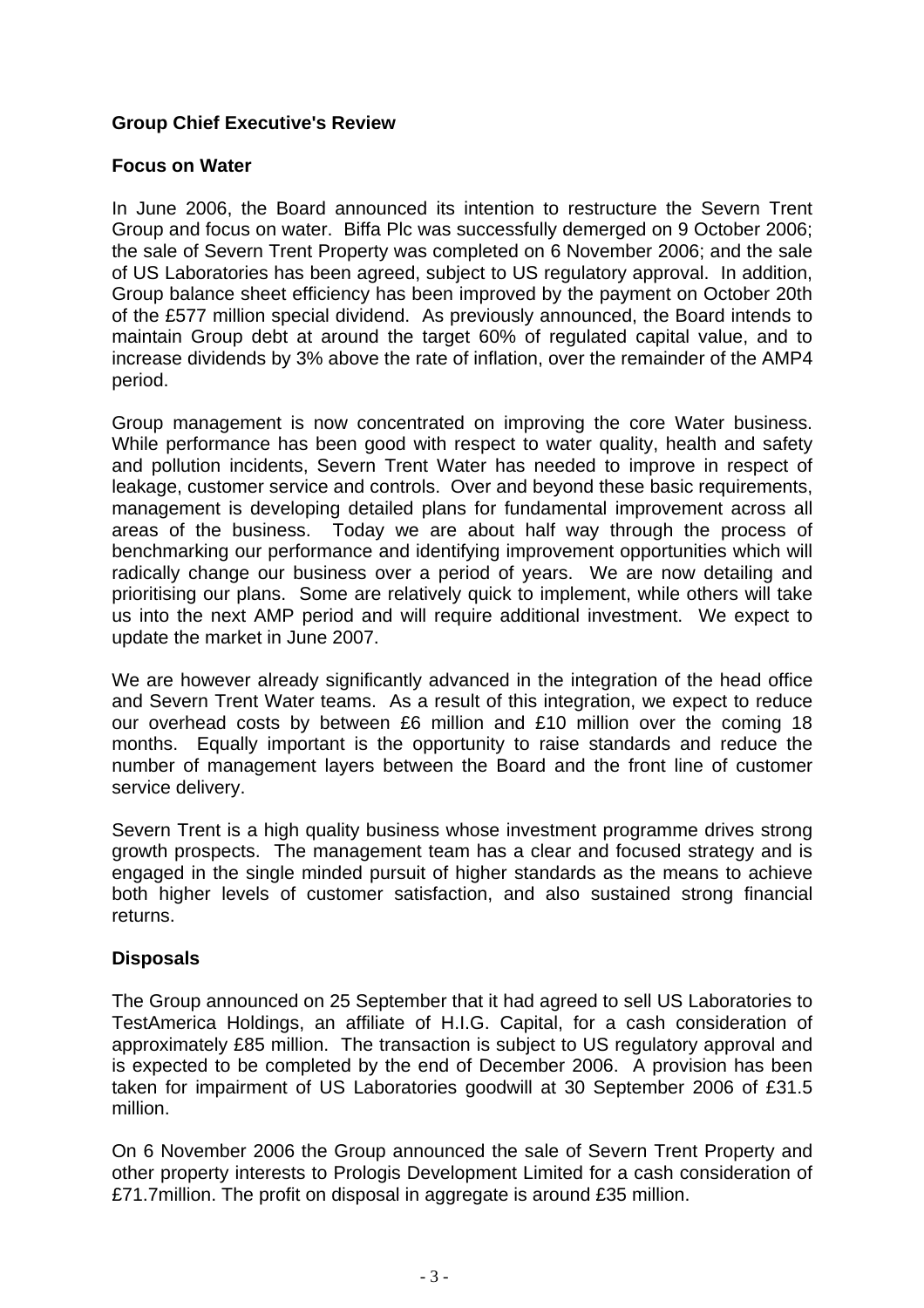# **Group Performance**

Note: In this Interim Results announcement, PBIT is profit from continuing operations before interest and tax; PBIT \* is PBIT excluding exceptional items as set out in note 2. Following the sale (subject to US regulatory approval) of the US business of Severn Trent Laboratories, the remaining UK business of Severn Trent Laboratories has been brought under the management of the Water purification and operating services segment. Henceforth this segment, which now includes the UK laboratories business, is referred to as "Water Technologies and Services". All prior year numbers have been restated for comparative purposes.

Group profit from continuing operations before tax, IAS39 fair value adjustments and exceptional items was £192.3 million (£196.0 million) (£142.7 million excluding Biffa Plc, a decrease of 5.7%). Group profit from continuing operations before tax was £209.8 million (£162.3 million) an increase of 29.3% (£160.2m excluding Biffa Plc, an increase of 36.1%).

**Water and Sewerage** PBIT decreased by 6.1% to £225.6 million after providing £3.2 million for credits to customers arising from the Ofwat interim report on allegations made against Severn Trent Water in 2004, increases in energy costs of £9.6 million, increases in bad debt provisions of £2.6 million, increase in infrastructure renewals expenditure of £6.3 million and management's decision to invest further in leakage management and customer service of £3.5 million. **Water Technologies and Services'** PBIT \* was up 11.1% to £9.0 million through continued organic growth. Other Businesses incurred a PBIT loss of £1.3 million, (loss of £3.4 million).

There were net exceptional gains from continuing operations of £4.2 million (£nil), representing the profit on disposal of Aquafin NV £14.3 million and demerger and related costs of £10.1 million in Severn Trent Plc. A net exceptional charge of £21.3 million arose on discontinued operations, comprising an exceptional gain of £10.2 million on the disposal of Biffa Belgium and an exceptional charge of £31.5 million relating to the impairment of goodwill in relation to the US Laboratories assets held for sale.

# **Dividend**

The Board is proposing an interim dividend of 22.77p (2005/06 - 21.36p as rebased) an increase of 3% in real terms over the rebased 2005/06 interim dividend. The interim dividend is payable on 24 January 2007 to shareholders on the register at 15 December 2006.

The 2005/06 rebased interim dividend represents the relevant proportion of the adjusted full year base dividend of 57p detailed in the circular to shareholders published on 13 September 2006.

# **Full year outlook**

Performance at our principal business, Severn Trent Water, has been as expected in the first half of 2006/07, with a continued focus on the operating cost challenge of the AMP4 contract. As previously announced, rising energy prices, net of efficiency savings, will have a significant impact on 2006/07 operating costs, with full year costs expected to be around £15m to £20m higher than last year.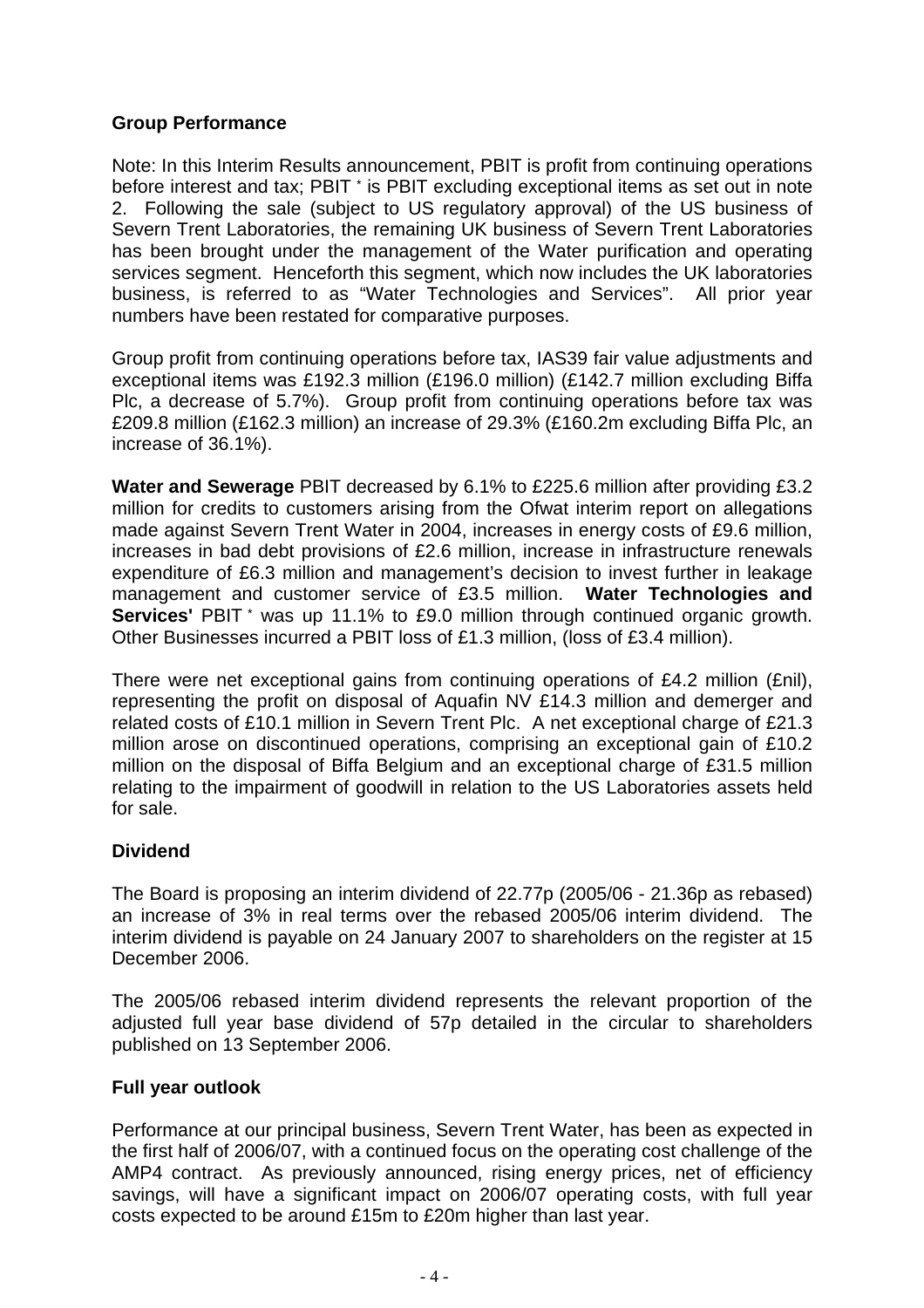Management's decision to further invest in leakage management to address the conditions towards the end of 2005/06 and the continued drive to improve customer service levels will further impact on the level of operating costs in 2006/07, with the full year impact anticipated to be around £6m.

In relation to capital expenditure, the Board expects that the capital programme will continue to proceed according to plan and that the previously announced efficiencies of around 6% over the Ofwat determination continue to be deliverable over the remaining AMP4 period.

# **Operating Review**

# **Water and Sewerage**

Turnover increased in the period by 4.6% to £610.4 million. Sales prices have increased by 6.58% (including inflation) from 1 April 2006, being the 7.23% increase allowed by Ofwat less the 0.65% voluntary abatement of K, as previously announced. In addition, the cost of completing the agreement made with Ofwat arising from their interim report dated 7 March 2006 has reduced first half turnover and PBIT by around £3.2 million (full year around £6.3 million). This amount is being credited to customer accounts during 2006/07 and represents the full cost of the £1 million per annum difference (plus inflation) between the voluntary abatement of K and Ofwat's position over the remainder of AMP4.

PBIT decreased by 6.1% in the period to £225.6 million. Severn Trent Water continues to focus on the operating cost challenge of the AMP4 contract. The business has incurred increased energy costs of £9.6 million, increases in bad debt provisions of £2.6 million and management's decision to invest in leakage reduction and customer service levels has resulted in additional expenditure of approximately £3.5 million. These increases were in addition to the increase in costs anticipated in the AMP4 Final Determination.

Severn Trent Water invested £42.5 million (£36.2 million) in maintaining its infrastructure network in the period. The first half expenditure for 2006/07 is currently programmed to contribute around 40% of the total expenditure for 2006/07.

Net capital expenditure, excluding spending on infrastructure maintenance, was £159.5 million in the first half. Adjusting for the changes to the program, to be agreed with Ofwat through the change control process, and for timing differences, we continue to be in line to achieve around 6% efficiencies compared to the final determination over the remaining AMP4 period.

Severn Trent Water has continued to deliver high levels of performance in terms of drinking water and wastewater quality. Its water resource position is normal for this time of year.

Severn Trent Water has continued to develop and improve both its internal and external governance and control environment, substantially improving the quality and transparency of its regulatory and statutory information returns.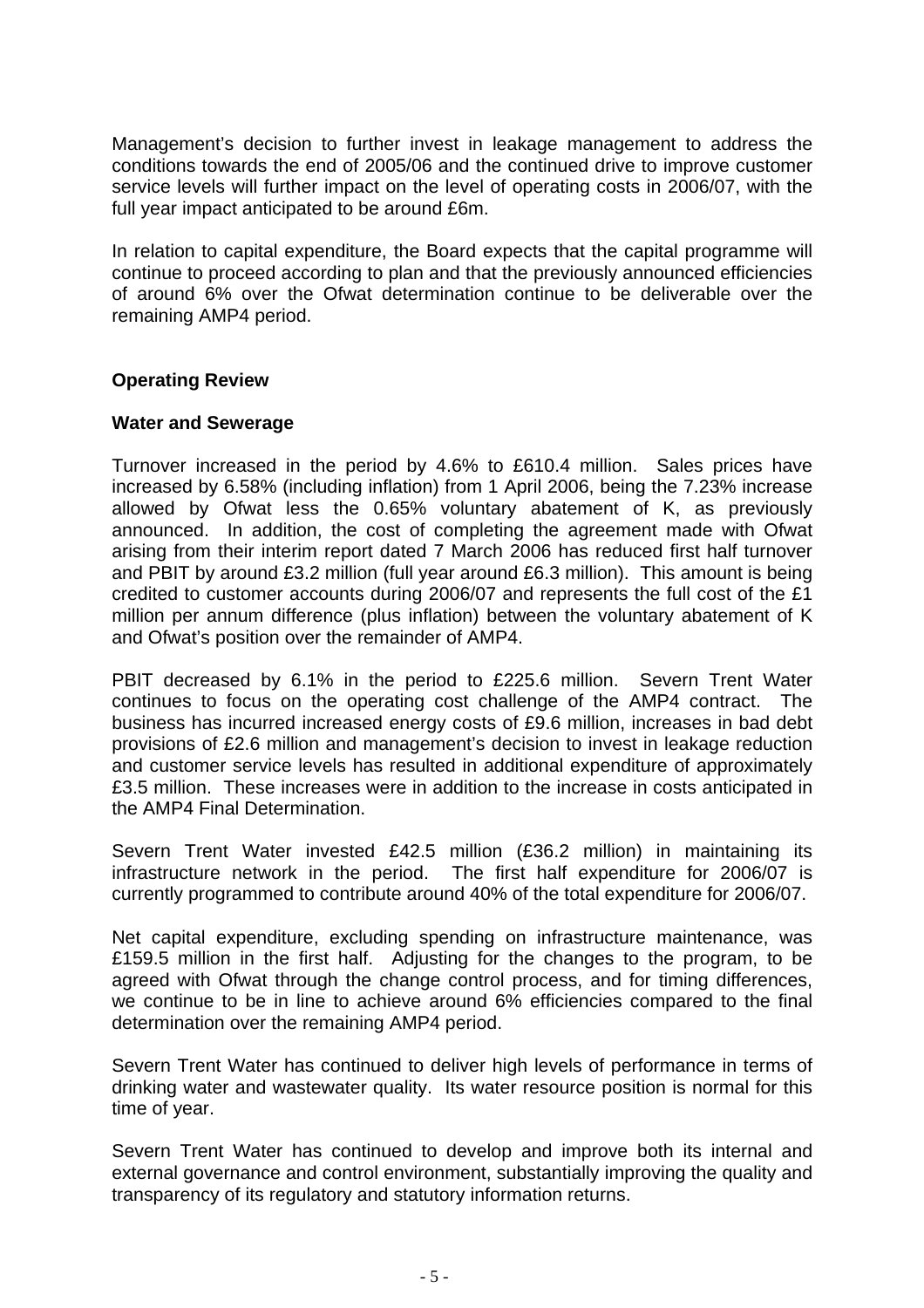# **Water Technologies and Services**

Turnover in Water Technologies and Services was up 5.4% to £149.5 million. Turnover in the USA increased by around 3%, with organic growth being partly offset by the sale of a small business (Pipeline Services). Turnover in the UK and rest of the world was up by around 7% through continued organic growth. Around 46% of Water Technologies and Services' turnover arose from customers in the USA.

Water Technologies and Services' PBIT \* increased by 11.1% to £9.0 million. The improvement mainly arises from improved margins across all principal businesses. The impact of changing exchange rates was immaterial.

#### **Other Businesses**

The Group has continued to rationalise its other activities. On 6 November 2006 the group announced the sale of Severn Trent Property and other property interests to Prologis Development Limited for a cash consideration of £71.7million. The profit on disposal in aggregate is around £35 million.

Other Businesses' turnover was down 98% to £0.5 million (£30.9 million). They incurred a loss before interest, tax and exceptional items of £1.3 million (loss of £3.4 million). Due to the sale process, there was no significant development activity in the Property business during the period.

#### **Waste Management**

The demerger of Biffa Plc was successfully completed on 9 October 2006, following shareholder approval at the EGM held on 6 October 2006. The Group's results for the six months to 30 September 2006 include Biffa Plc. Biffa Plc's turnover increased by 5.8% to £376.5 million. PBIT \* increased by 8.0% to £49.8 million.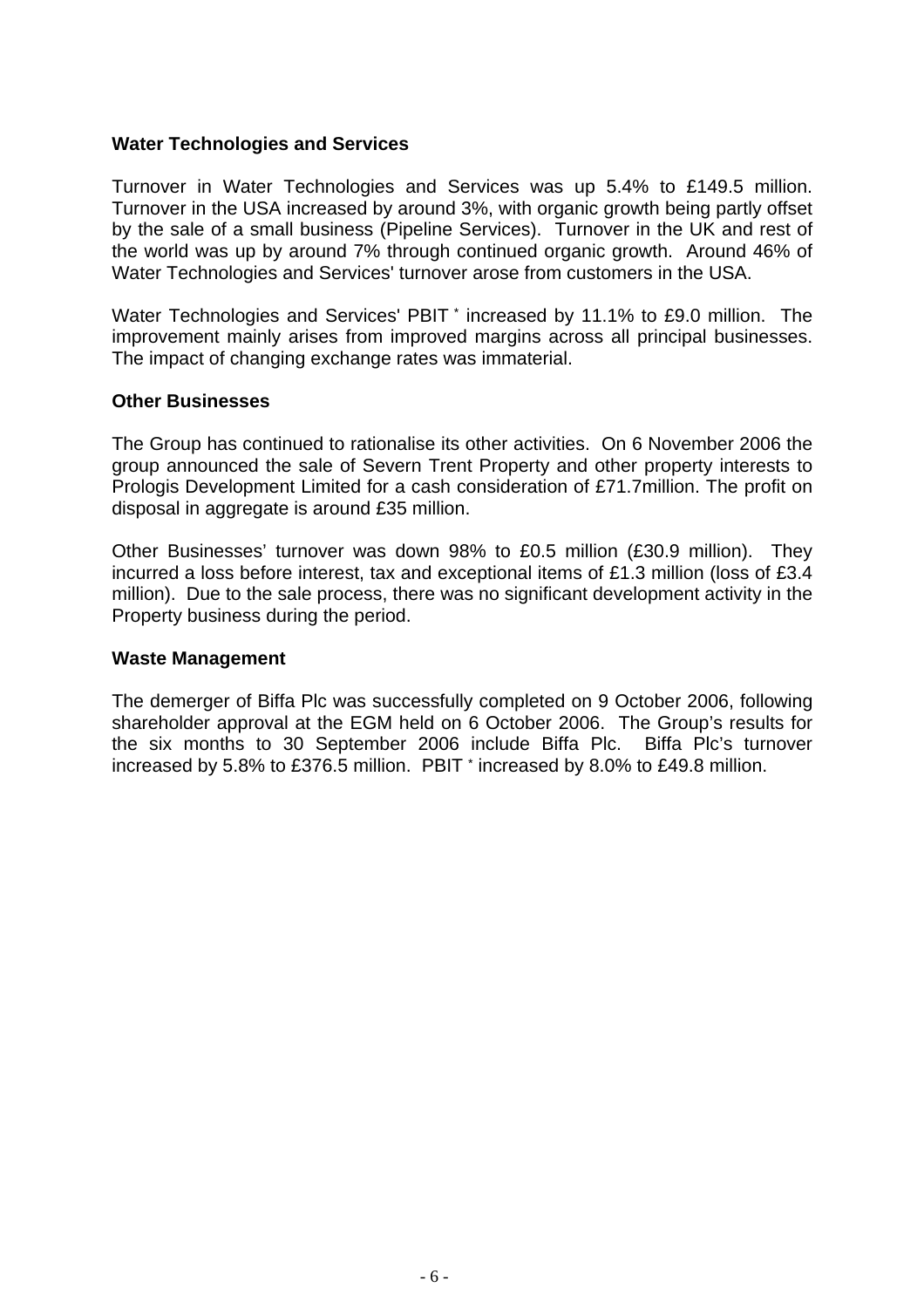# **Financial Review**

# **Group Results**

Group turnover from continuing operations and excluding Biffa Plc was £746.2 million (£722.2 million), an increase of 3.3% over last year. The growth in turnover was mainly due to the price increases in Severn Trent Water and organic growth in the Water Purification business, partially offset by the reduction in activity in the Other Businesses.

Group profit from continuing operations before interest, tax, and exceptional items, excluding Biffa plc, decreased by 6.0% to £219.0 million (£233.1 million), after providing £3.2 million for credits to customers arising from the Ofwat interim report on allegations made against Severn Trent Water in 2004, increased energy costs of £9.6 million, increases in bad debt provisions of £2.6 million, the impact of management's decision to invest in leakage reduction and customer service of £3.5 million and higher infrastructure maintenance expenditure of £6.3 million in Severn Trent Water. There were net exceptional gains of £4.2 million (£nil) - see below.

After net interest charges, excluding Biffa Plc, of £76.9 million (£82.3 million) and share of profits of associates and joint ventures of £0.6 million (£0.6 million), Group profit from continuing operations before tax, exceptional items and IAS 39 fair value adjustments, excluding Biffa Plc, decreased by 5.7% to £142.7 million (£151.4 million). Group profit from continuing operations before tax, excluding Biffa Plc, was £160.2 million (£117.7 million).

The total tax charge for the first half was £63.6 million (£49.1 million), of which current tax represented £55.0 million (£55.7 million) (excluding Biffa plc was £43.8 million (£47.8 million)) and deferred tax was a charge of £8.6 million (credit of £6.6 million) (excluding Biffa plc was £2.4 million (credit of £10.2 million)). Profit for the period from continuing operations excluding Biffa Plc was £114.0 million (£80.1 million).

Basic earnings per share were 55.8 pence (49.6 pence). Adjusted basic earnings per share from continuing operations (before Biffa plc, exceptional items, IAS 39 fair value adjustments and deferred tax) were 42.2 pence (44.7 pence).

The sale of US Laboratories was announced on 25 September 2006 and it is therefore classified as a discontinued operation, along with Biffa Belgium which was sold on 30 June 2006. Discontinued operations generated a profit after tax of £5.5 million (£1.6 million). An exceptional gain of £10.2 million on the sale of Biffa Belgium and an exceptional charge relating to the impairment of goodwill on US Laboratories of £31.5 million (£nil) were recognised.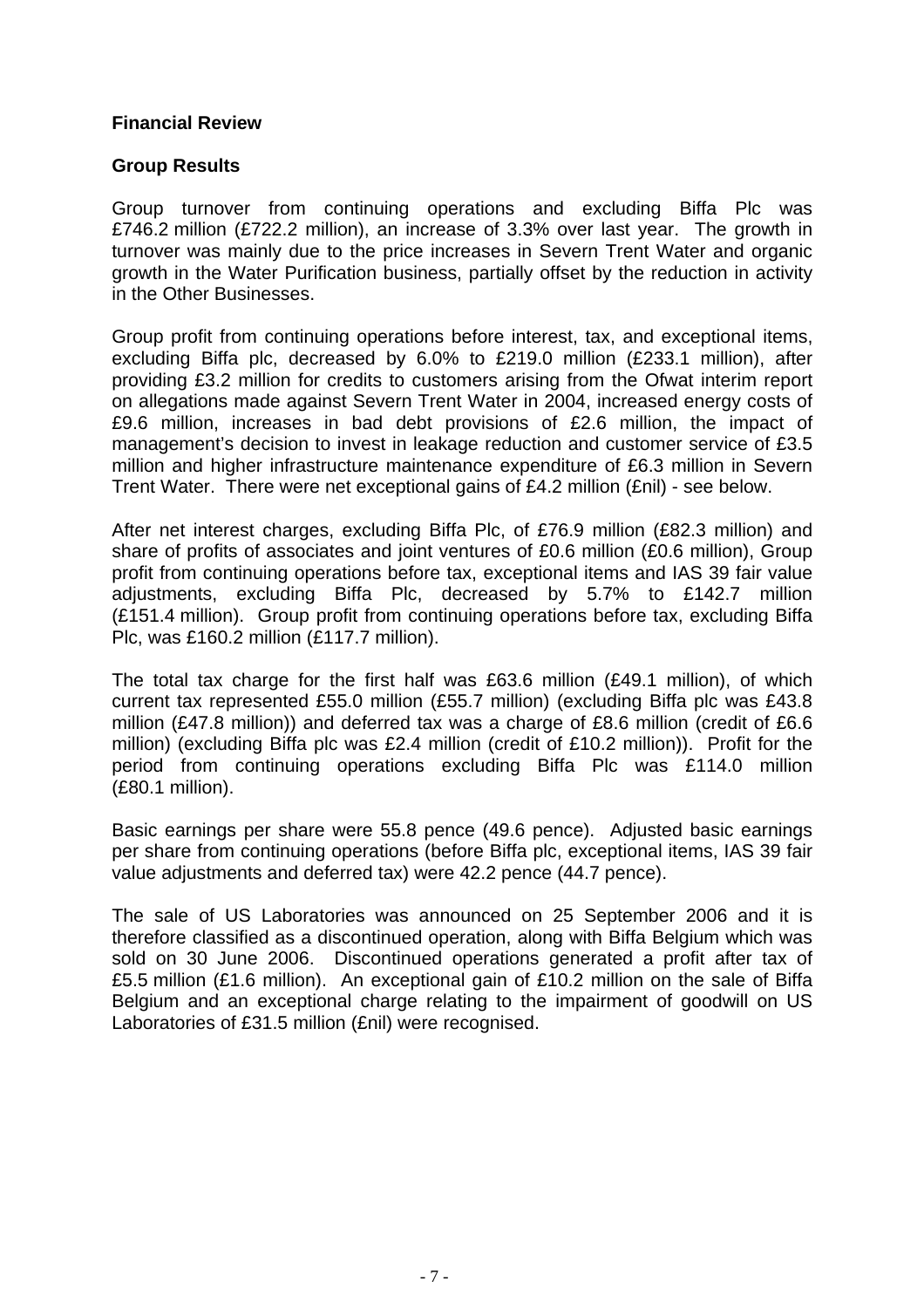# **Cash flow**

|                                      | 30 Sept   | 30 Sept   |
|--------------------------------------|-----------|-----------|
|                                      | 2006      | 2005      |
|                                      | £m        | £m        |
| Cash generated from operations       | 392.5     | 425.5     |
| Net capital expenditure              | (192.7)   | (190.7)   |
| Net interest paid                    | (59.6)    | (78.9)    |
| Tax paid                             | (21.1)    | (18.9)    |
| Other cash flows                     | 0.4       | 1.0       |
| Free cash flow                       | 119.5     | 138.0     |
| <b>Dividends</b>                     | (111.3)   | (167.8)   |
| Acquisitions and disposals           | 69.7      | (1.4)     |
| <b>Issue of shares</b>               | 7.7       | 9.4       |
| Change in net debt from cash flows   | 85.6      | (21.8)    |
| Non cash movements                   | 9.0       | 29.6      |
| Change in net debt                   | 94.6      | 7.8       |
| Net debt at 1 April                  | (2,961.1) | (2,894.6) |
| Net debt at 30 September             | (2,866.5) | (2,886.8) |
| Net debt comprises:                  |           |           |
| Cash and cash equivalents            | 475.2     | 101.1     |
| Borrowings - current liabilities     | (541.1)   | (590.5)   |
| Borrowings - non-current liabilities | (2,800.6) | (2,397.4) |
|                                      | (2,866.5) | (2,886.8) |

Cash generated from operations was £392.5 million (£425.5 million). The fall in cash generated from operations is primarily due to lower PBIT in Water and Sewerage and lower working capital in the prior period as a result of the sale of a major development in the Property business. Capital expenditure net of grants and proceeds of sales of fixed assets was £192.7 million (£190.7 million) including capital expenditure in Severn Trent Water of £159.5 million (£150.2 million). Net interest paid decreased to £59.6 million (£78.9 million) due to lower interest payments on finance leases.

Net debt at 30 September 2006 was £2,866.5 million (£2,886.8 million). Balance sheet gearing (net debt/ net debt plus equity) at the half year is 60.4% (61.8%). The group's net interest charge, excluding IAS 39 fair value adjustments, was covered 5.2 times (4.8 times) by profit before interest, tax, depreciation and exceptional items, and 3.5 times (3.3 times) by PBIT \*.

# **Exceptional items**

There were net exceptional gains, on continuing operations, in the six months to 30 September 2006 of £4.2 million (£nil), which comprised:

- Profit on disposal of Aquafin NV of £14.3 million,
- Demerger and related costs of £10.1 million,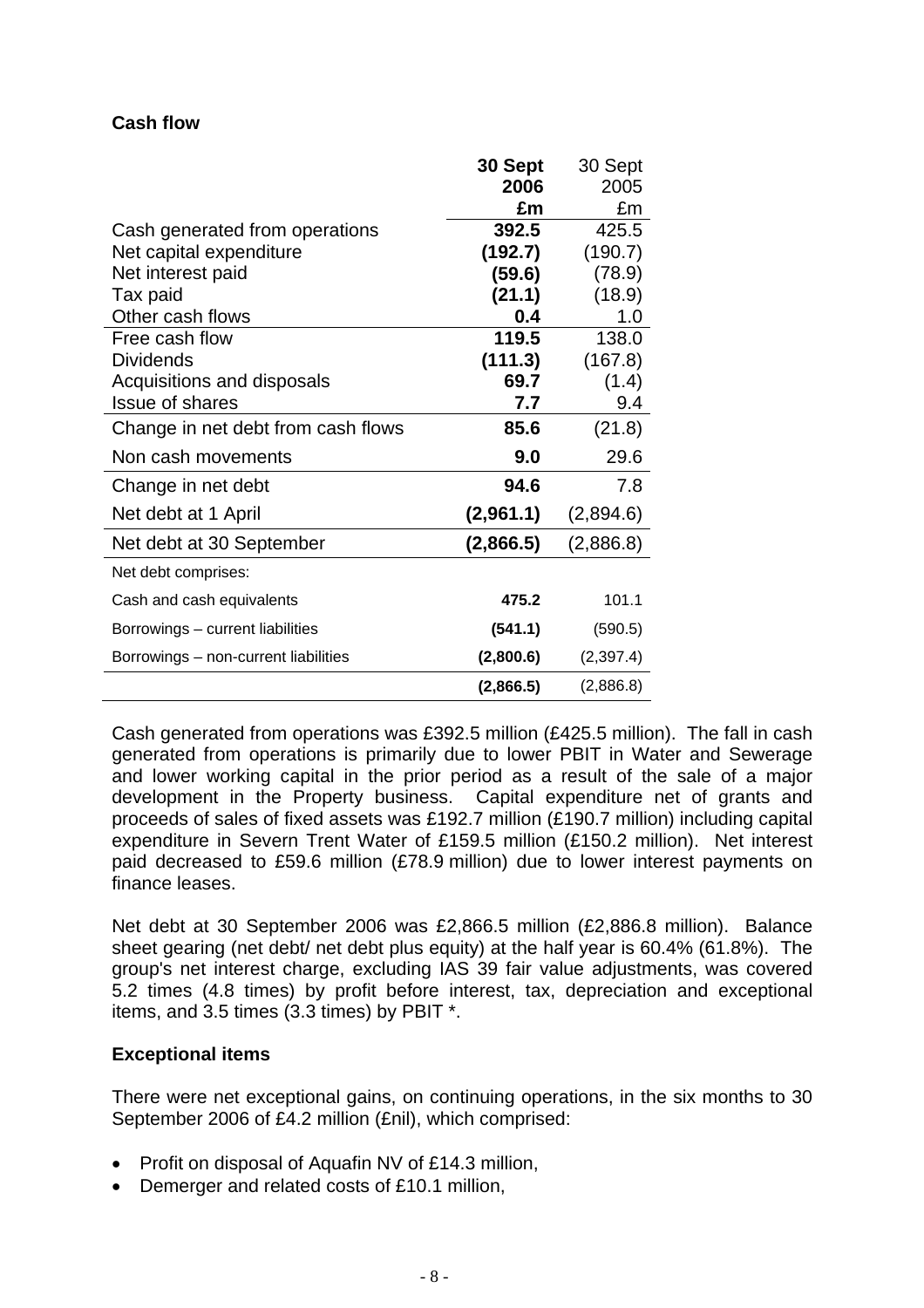and net exceptional charges of £21.3 million (£nil) on discontinued operations, which comprised:

- Profit on disposal of Biffa Belgium of £10.2 million, and
- Impairment in goodwill on US Laboratories assets held for sale of £31.5 million.

# **Taxation**

The charge for current tax on continuing operations was £55.0 million (£55.7 million).

The effective rate of current tax, excluding prior year charges and exceptional items, calculated on profit before tax, exceptional items and IAS 39 fair value adjustments was 28.7% (30.6%). The decrease in effective rate is as a result of the anticipated tax benefit of pension contributions to be made in the full year 2006/07.

Going forward we would expect the effective current tax rate (taking account of the demerger of Biffa Plc) for the full year 2006/7, to be in the range of 26% to 29%.

# **Accounting policies**

The accounting policies adopted are consistent with those followed in the preparation of the Group's annual financial statements for the year ended 31 March 2006.

# **Pensions**

The Group has four defined benefit pension schemes, of which the Severn Trent Pension Scheme (STPS) is by far the largest. Formal actuarial valuations were last undertaken for the STPS and another scheme, the Severn Trent Senior Staff Pension Scheme, as at 31 March 2004.

On an IAS19 basis, the estimated net position (before deferred tax) of all of the group's defined benefit pension schemes was a deficit of £277.4 million as at 30 September 2006. This compares to a deficit of £221.9 million as at 31 March 2006.

As previously announced, as a result of the demerger and other corporate transactions, the group is committed to making gross deficit funding contributions of £83 million into the Severn Trent Pension Scheme and Severn Trent Senior Staff Pension Scheme by 31 March 2007.

On an IAS19 basis, the funding level has declined from around 86% at 31 March 2006 to around 83% at 30 September 2006.

As at 30 September 2006 the Group's defined benefit pension schemes had total assets of approximately £1,388.5 million, of which around 63% was invested in equities.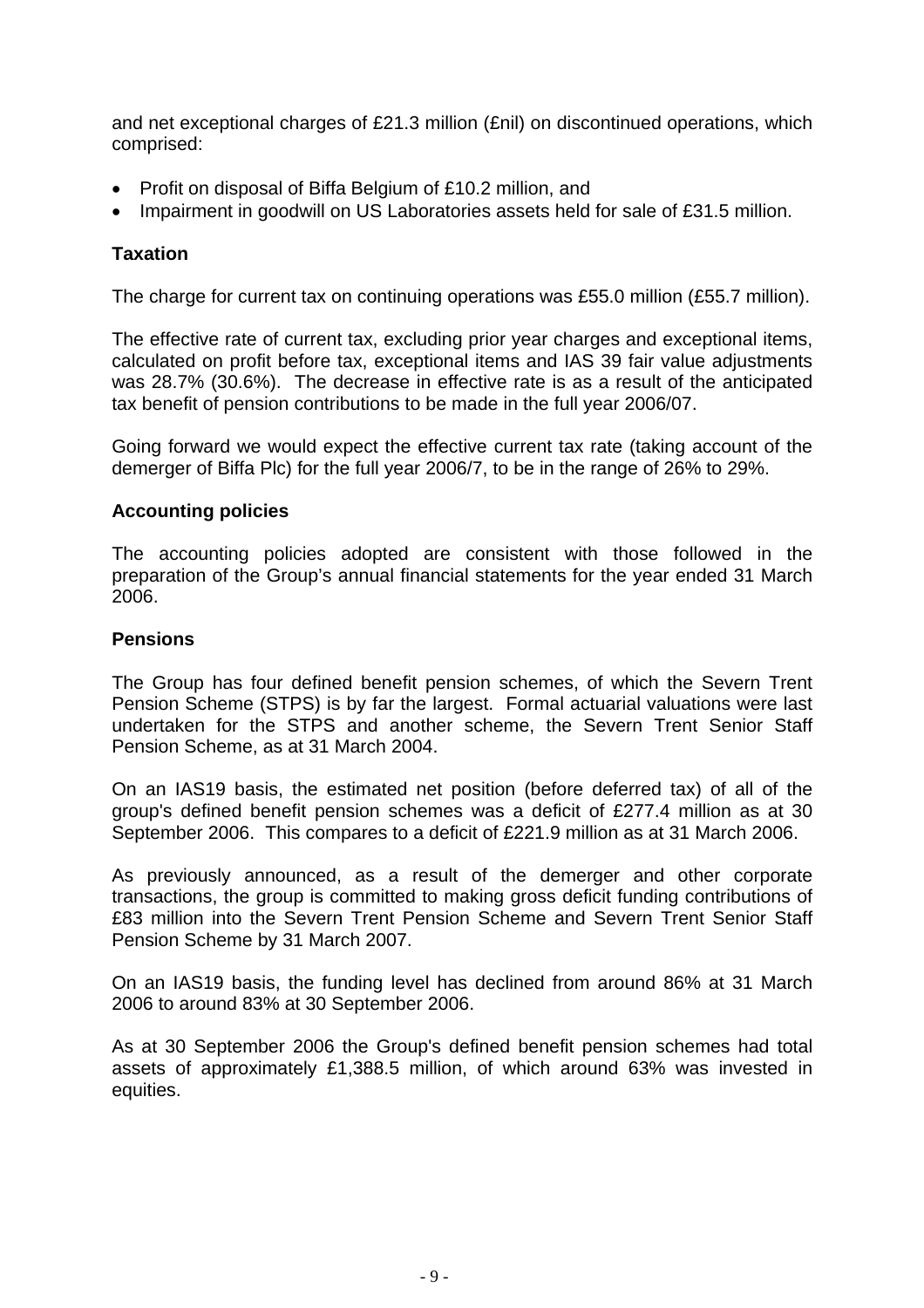# **Treasury management**

The Group's policy for the management of interest rate risk requires that no less than 50% of the Group's borrowings should be at fixed interest rates, or hedged through the use of interest rate swaps or forward rate agreements. At 30 September 2006, interest rates for some 76% of the Group's net debt of £2,867 million were so fixed, at a weighted average interest rate of 5.85% for a weighted average period of around 12 years.

# **Exchange rates**

The trading results of overseas subsidiaries are translated to sterling at the average rate of exchange ruling during the period and their net assets are translated at the closing rate on the balance sheet date. The impact of changing exchange rates was immaterial.

# **Post balance sheet events**

On 6 October 2006 the shareholders of Severn Trent Plc approved the demerger of Biffa Plc, the payment of a special dividend of £1.65 per share and a share consolidation of two new Severn Trent shares for every three old Severn Trent shares. The contribution of Biffa Plc to the Group's results and net assets is summarised in note 11.

# **Regulatory matters**

On 31 October 2005, as a result of a referral by Ofwat, the Serious Fraud Office (SFO) informed the Company that it was undertaking a criminal investigation into alleged reporting irregularities in relation to leakage made to Ofwat by Severn Trent Water Limited between 2000 and 2003.

On 7 March 2006 Ofwat published its interim report concerning the allegations of false reporting made against Severn Trent Water in 2004.

Having considered Ofwat's findings, the Board of Severn Trent Plc agreed that customer accounts should be credited as soon as possible.

The Company also acknowledged that Ofwat may expect further amends to be made to customers. Ofwat has stated that this penalty will be discussed with Severn Trent Water on completion of the SFO investigation into leakage.

In April 2006 the Company announced that it had submitted an interim report to Ofwat into misreporting of customer service performance data, including performance standards under Guaranteed Standards Scheme. As a result Ofwat and Severn Trent Water appointed Ernst & Young LLP to carry out an independent investigation into the irregularities. This investigation is ongoing.

On 8 June 2006 Ofwat issued a notice under section 22.A (4) of the Water Industry Act indicating its intention to impose a penalty on Severn Trent Water for failure to meet standards of performance under the Water Supply and Sewage Service (Customer Service Standards) Regulations 1989 (as amended).

No reliable estimate can currently be made of the amounts that might become payable as a result of the SFO enquiry, Ofwat's final conclusion in respect of the allegations of false reporting or its review of customer relations data. Consequently, no provision has been included in the financial statements in respect of these matters.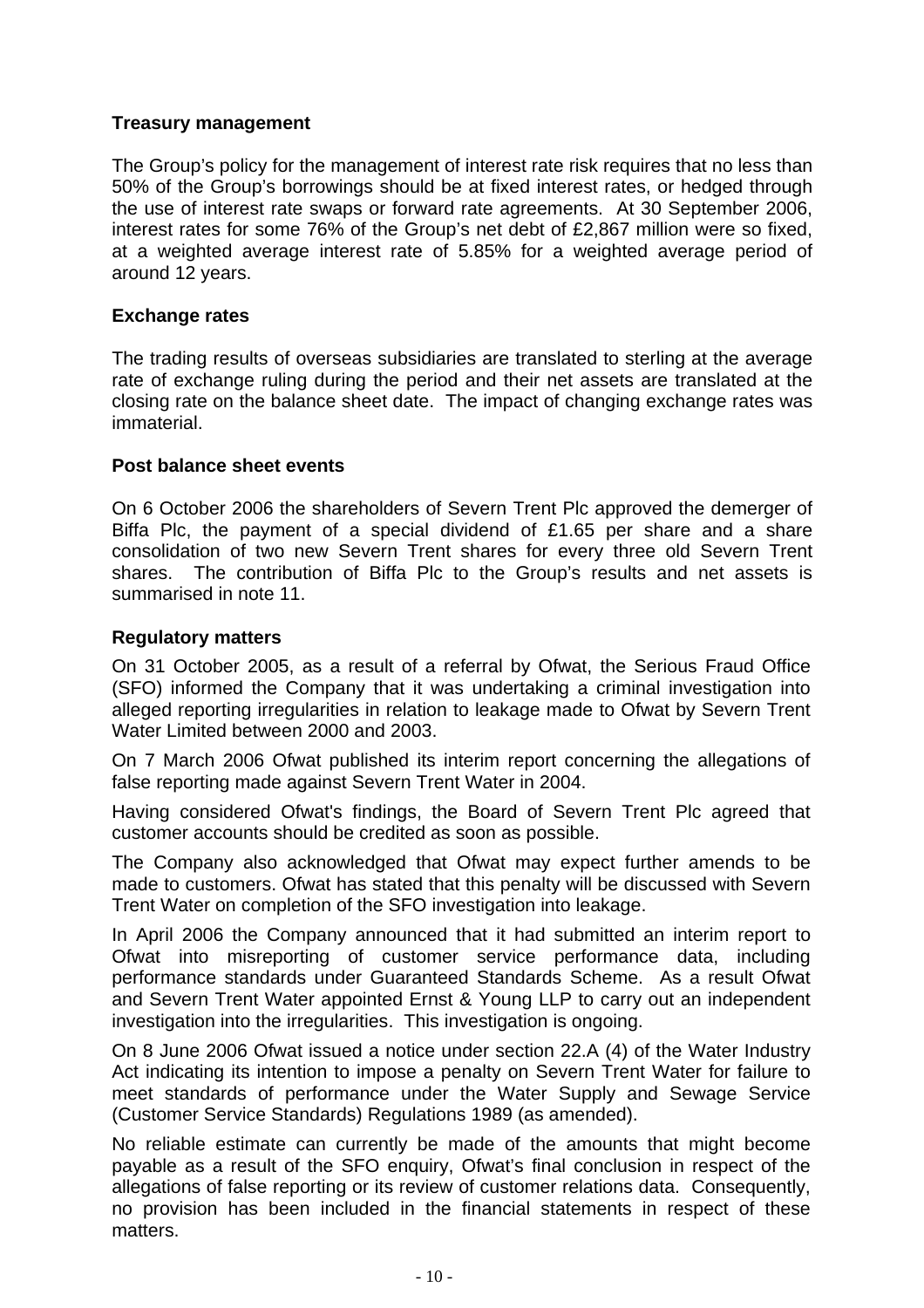# **Further information**

For further information, including the Group's interim results presentation, see the Severn Trent web site (www.severntrent.com).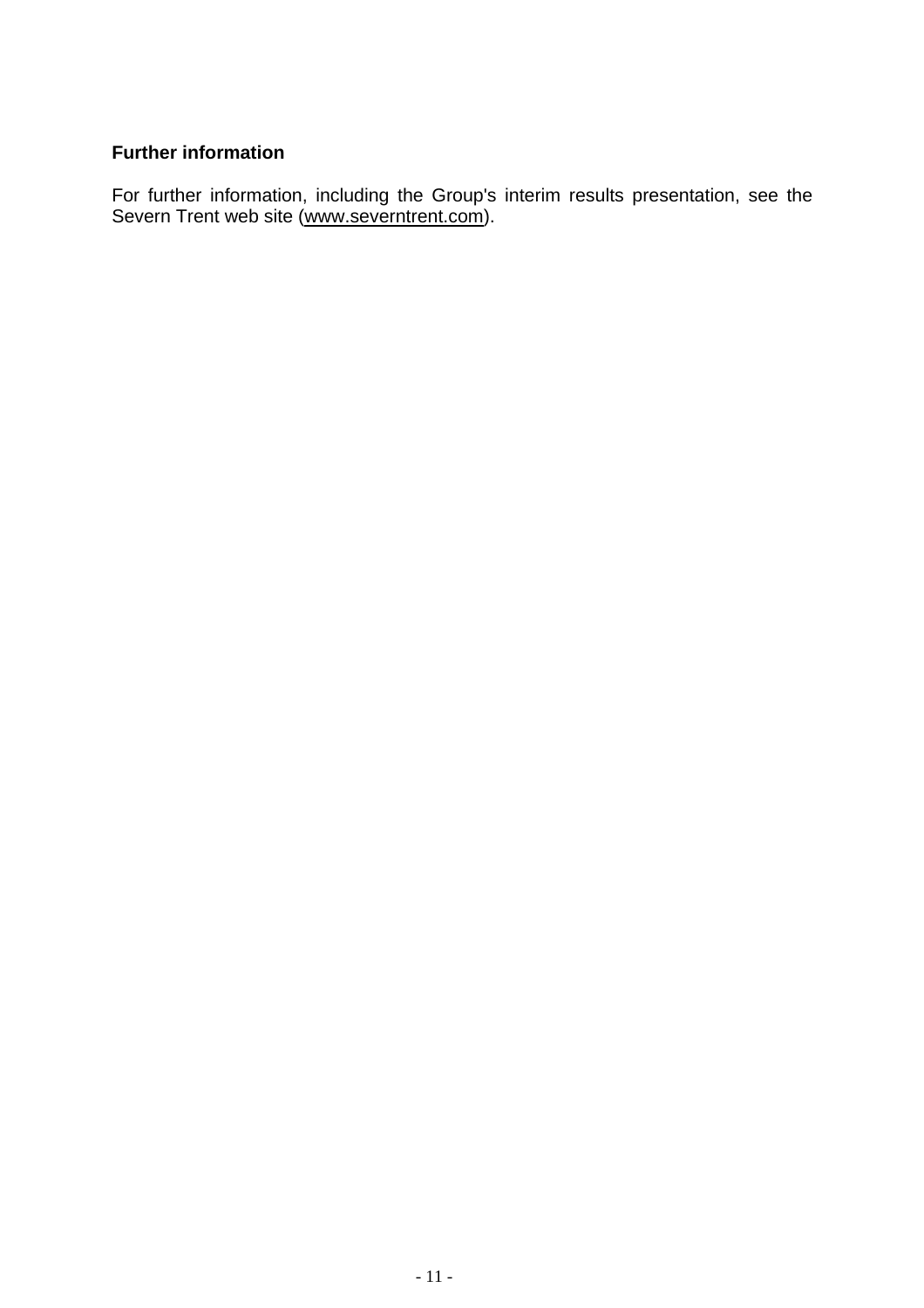# **Consolidated income statement Six months ended 30 September 2006**

|                                                            |                         | <b>Unaudited</b> | Unaudited    | Audited     |
|------------------------------------------------------------|-------------------------|------------------|--------------|-------------|
|                                                            |                         | 6 months to      | 6 months to  | Year ended  |
|                                                            |                         | 30 Sept 2006     | 30 Sept 2005 | 31 Mar 2006 |
|                                                            |                         |                  | (Restated)   | (Restated)  |
|                                                            | <b>Notes</b>            | £m               | £m           | £m          |
| <b>Turnover</b>                                            | $\overline{2}$          | 1,118.8          | 1,075.3      | 2,161.0     |
| Operating costs before exceptional items                   |                         | (850.0)          | (796.1)      | (1,678.8)   |
| Exceptional restructuring costs                            | 3                       |                  |              | (7.9)       |
| Exceptional demerger costs                                 | 3                       | (10.1)           |              | (7.8)       |
| <b>Total operating costs</b>                               |                         | (860.1)          | (796.1)      | (1,694.5)   |
| Exceptional profit on disposal of business                 | 3                       | 14.3             |              |             |
| Profit before interest, tax and exceptional                |                         |                  |              |             |
| items                                                      | $\overline{2}$          | 268.8            | 279.2        | 482.2       |
| <b>Exceptional items</b>                                   | 3                       | 4.2              |              | (15.7)      |
| Profit before interest and tax                             |                         | 273.0            | 279.2        | 466.5       |
| Finance income                                             |                         | 10.9             | 4.2          | 7.9         |
| Finance costs                                              |                         | (88.4)           | (88.5)       | (175.5)     |
| Net finance costs before fair value movements              |                         |                  |              |             |
| on treasury instruments                                    |                         | (77.5)           | (84.3)       | (167.6)     |
| Fair value movements on treasury instruments               |                         | 13.3             | (33.7)       | (36.7)      |
| <b>Total net finance costs</b>                             |                         | (64.2)           | (118.0)      | (204.3)     |
| Share of results of associates and joint                   |                         | 1.0              | 1.1          | 2.1         |
| ventures                                                   |                         |                  |              |             |
| Profit before tax, fair value movements on treasury        |                         |                  |              |             |
| instruments and exceptional items                          |                         | 192.3            | 196.0        | 316.7       |
| <b>Exceptional items</b>                                   | 3                       | 4.2              |              | (15.7)      |
| Fair value movements on treasury instruments               |                         | 13.3             | (33.7)       | (36.7)      |
| Profit on ordinary activities before taxation              |                         | 209.8            | 162.3        | 264.3       |
| Taxation on profit on ordinary activities                  |                         |                  |              |             |
| - current tax                                              | 4                       | (55.0)           | (55.7)       | (50.3)      |
| - deferred tax                                             | $\overline{\mathbf{4}}$ | (8.6)            | 6.6          | 6.0         |
| <b>Total taxation</b>                                      | 4                       | (63.6)           | (49.1)       | (44.3)      |
| Profit for the period from continuing                      |                         | 146.2            | 113.2        | 220.0       |
| operations                                                 |                         |                  |              |             |
| <b>Discontinued operations</b>                             |                         |                  |              |             |
| Profit from discontinued operations                        |                         | 5.5              | 1.6          | 3.0         |
| Exceptional profit on disposal of business                 | 3                       | 10.2             |              |             |
| Exceptional impairment of goodwill on                      |                         |                  |              |             |
| discontinued operations                                    | 3                       | (31.5)           |              |             |
| <b>Total (loss)/profit from discontinued</b><br>operations |                         | (15.8)           | 1.6          | 3.0         |
| Profit for the period                                      |                         | 130.4            | 114.8        | 223.0       |
| Attributable to:                                           |                         |                  |              |             |
| Equity holders of the company                              |                         | 129.5            | 114.5        | 221.6       |
| Equity minority interests                                  |                         | 0.9              | 0.3          | 1.4         |
|                                                            |                         | 130.4            | 114.8        | 223.0       |
|                                                            |                         |                  |              |             |
| Earnings per share (pence)                                 |                         |                  |              |             |
| From continuing operations                                 |                         |                  |              |             |
| <b>Basic</b>                                               | 5                       | 62.6             | 48.9         | 94.6        |
| <b>Diluted</b>                                             | 5                       | 62.1             | 48.6         | 94.0        |
| From continuing and discontinued operations                |                         |                  |              |             |
| <b>Basic</b>                                               | 5                       | 55.8             | 49.6         | 95.9        |
| <b>Diluted</b>                                             | 5                       | 55.3             | 49.4         | 95.3        |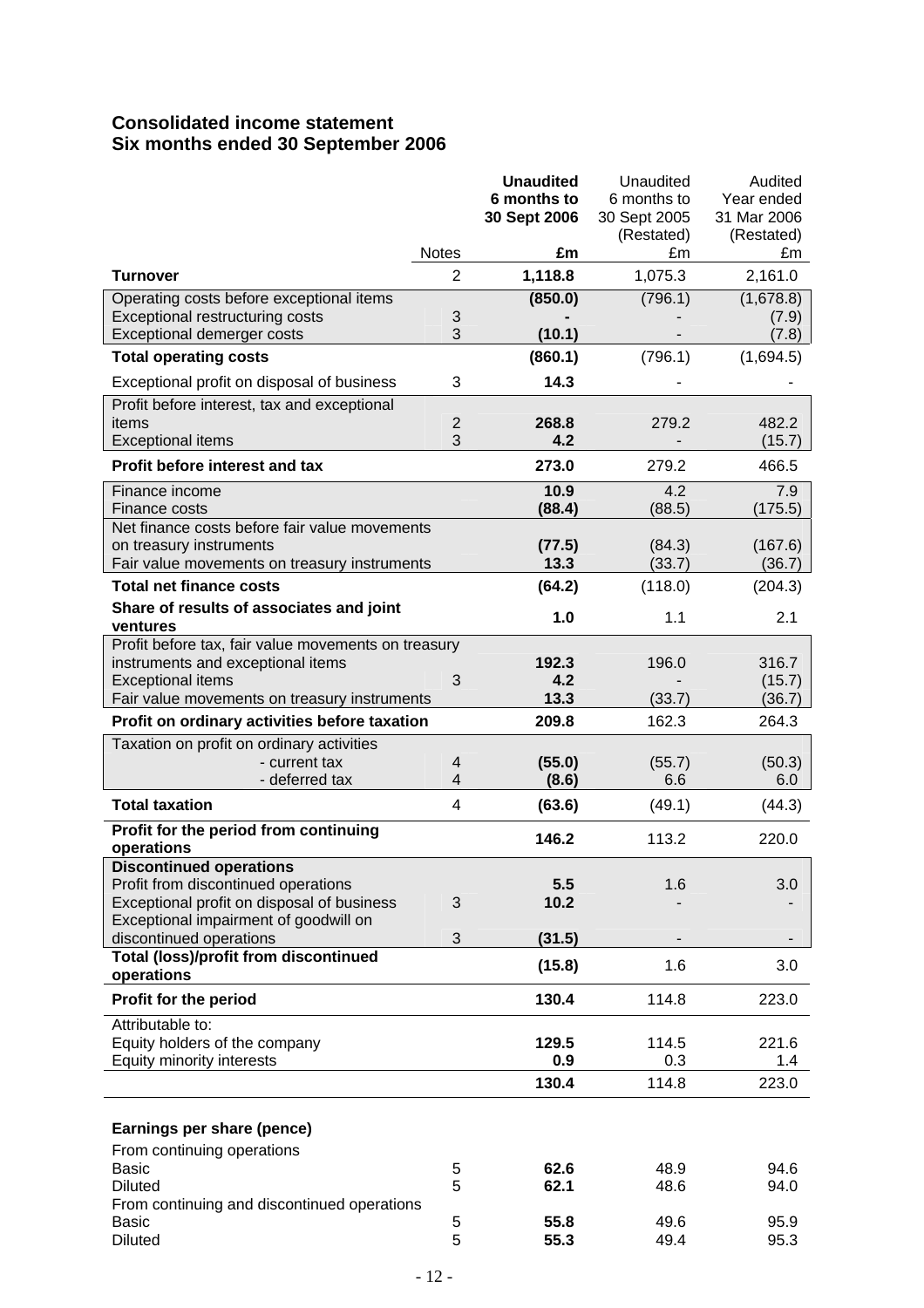# **Consolidated balance sheet At 30 September 2006**

|                                               |              | <b>Unaudited</b><br>30 Sept 2006 | Unaudited<br>30 Sept 2005 | Audited<br>31 Mar 2006 |
|-----------------------------------------------|--------------|----------------------------------|---------------------------|------------------------|
|                                               |              |                                  | (Restated)                |                        |
|                                               | <b>Notes</b> | £m                               | £m                        | £m                     |
| <b>Non-current assets</b>                     |              |                                  |                           |                        |
| Goodwill                                      |              | 441.3                            | 506.4                     | 506.3                  |
| Other intangible assets                       |              | 108.0                            | 111.0                     | 112.4                  |
| Property, plant and equipment                 |              | 5,748.9                          | 5,674.4                   | 5,743.1                |
| Interests in joint ventures                   |              | 1.1                              | 9.6                       | 9.7                    |
| Interests in associates                       |              | 3.3                              | 16.1                      | 19.6                   |
| Derivative financial instruments              |              | 3.8                              | 2.2                       | 3.7                    |
| Available-for-sale financial assets           |              | 0.3                              | 0.7                       | 0.5                    |
|                                               |              | 6,306.7                          | 6,320.4                   | 6,395.3                |
| <b>Current assets</b>                         |              |                                  |                           |                        |
| Inventory                                     |              | 25.6                             | 66.1                      | 54.4                   |
| Trade and other receivables                   |              | 521.6                            | 542.0                     | 481.5                  |
| Derivative financial instruments              |              | 7.0                              | 6.3                       | 10.8                   |
| Cash and cash equivalents                     |              | 475.2                            | 101.1                     | 142.6                  |
|                                               |              | 1,029.4                          | 715.5                     | 689.3                  |
| <b>Assets held for sale</b>                   |              | 132.5                            | ä,                        | 41.5                   |
| <b>Total assets</b>                           |              | 7,468.6                          | 7,035.9                   | 7126.1                 |
|                                               |              |                                  |                           |                        |
| <b>Current liabilities</b>                    |              |                                  |                           |                        |
| Borrowings                                    |              | (541.1)                          | (590.5)                   | (808.2)                |
| Derivative financial instruments              |              | (95.4)                           | (117.9)                   | (114.4)                |
| Trade and other payables                      |              | (578.3)                          | (530.3)                   | (540.6)                |
| Current income tax liabilities                |              | (80.9)                           | (105.3)                   | (48.8)                 |
| Provisions for other liabilities and charges  |              | (21.3)                           | (34.3)                    | (30.1)                 |
| Liabilities directly associated with assets   |              |                                  |                           |                        |
| classified as held for sale                   |              | (15.4)                           |                           | (28.5)                 |
|                                               |              | (1, 332.4)                       | (1,378.3)                 | (1,570.6)              |
| <b>Non-current liabilities</b>                |              |                                  |                           |                        |
| <b>Borrowings</b>                             |              | (2,800.6)                        | (2,397.4)                 | (2, 295.5)             |
| Derivative financial instruments              |              | (47.7)                           | (20.4)                    | (30.1)                 |
| Trade and other payables                      |              | (173.9)                          | (183.7)                   | (158.7)                |
| Deferred tax liabilities                      |              | (867.9)                          | (861.1)                   | (870.2)                |
| Retirement benefit obligations                | 10           | (277.4)                          | (319.1)                   | (221.9)                |
| Provisions for other liabilities and charges  |              | (85.8)                           | (89.8)                    | (80.1)                 |
|                                               |              | (4, 253.3)                       | (3871.5)                  | (3,656.5)              |
| <b>Total liabilities</b><br><b>Net assets</b> |              | (5,585.7)<br>1,882.9             | (5, 249.8)<br>1,786.1     | (5,227.1)<br>1,899.0   |
|                                               |              |                                  |                           |                        |
|                                               |              |                                  |                           |                        |
| Capital and reserves attributable to the      |              |                                  |                           |                        |
| company's equity shareholders                 |              |                                  |                           |                        |
| Called up share capital                       |              | 228.0                            | 227.0                     | 227.2                  |
| Share premium account                         |              | 55.5                             | 46.6                      | 48.6                   |
| Other reserves                                |              | 422.4                            | 398.2                     | 432.4                  |
| Retained earnings                             |              | 1,174.2                          | 1,112.3                   | 1,188.2                |
| Equity attributable to the company's          |              |                                  |                           |                        |
| equity shareholders                           |              | 1,880.1                          | 1,784.1                   | 1,896.4                |
| Minority interests                            |              | 2.8                              | 2.0                       | 2.6                    |
| <b>Total equity</b>                           | 6            | 1,882.9                          | 1,786.1                   | 1,899.0                |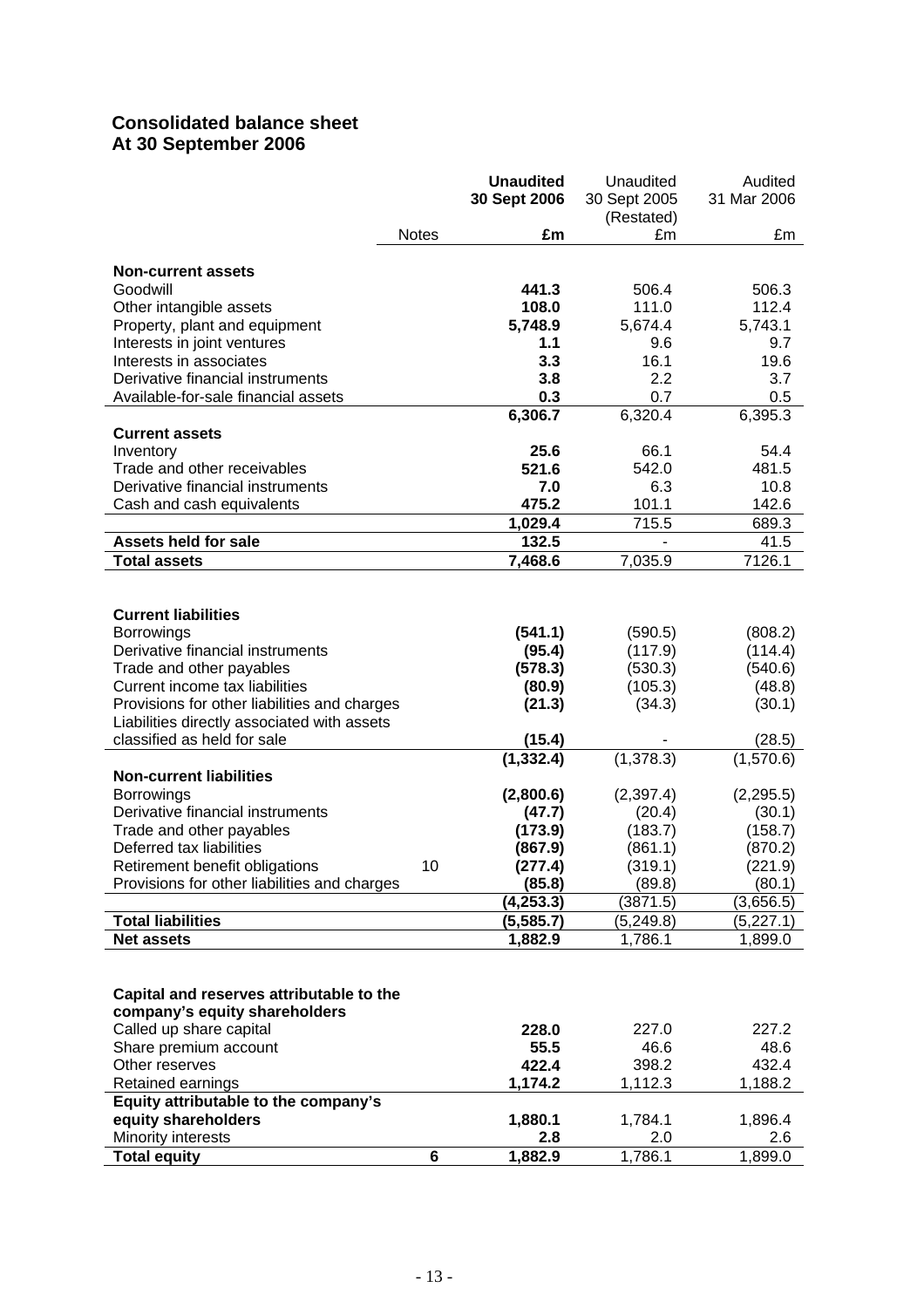# **Consolidated cash flow statement Six months ended 30 September 2006**

|                                                                         |              | <b>Unaudited</b><br>6 months to<br>30 Sept 2006 | Unaudited<br>6 months to<br>30 Sept 2005 | Audited<br>Year ended<br>31 Mar<br>2006 |
|-------------------------------------------------------------------------|--------------|-------------------------------------------------|------------------------------------------|-----------------------------------------|
|                                                                         | <b>Notes</b> | £m                                              | £m                                       | £m                                      |
| <b>Operating activities</b>                                             |              |                                                 |                                          |                                         |
| Cash generated from operations                                          | 8            | 392.5                                           | 425.5                                    | 758.9                                   |
| Interest paid                                                           |              | (60.7)                                          | (73.0)                                   | (139.4)                                 |
| Interest element of finance lease rental payments                       |              | (1.0)                                           | (18.8)                                   | (45.1)                                  |
| Tax paid                                                                |              | (21.1)                                          | (18.9)                                   | (68.3)                                  |
| Net cash generated from operating activities                            |              | 309.7                                           | 314.8                                    | 506.1                                   |
|                                                                         |              |                                                 |                                          |                                         |
| <b>Investing activities</b>                                             |              |                                                 |                                          |                                         |
| Interest received                                                       |              | 2.1                                             | 12.9                                     | 4.4                                     |
| Dividends received from associates and joint                            |              |                                                 | 1.0                                      | 2.7                                     |
| ventures<br>Net loans advanced to associates and joint                  |              |                                                 |                                          |                                         |
| ventures                                                                |              |                                                 |                                          | (2.3)                                   |
| Net cash inflow from available for sale                                 |              |                                                 |                                          |                                         |
| fixed asset investments                                                 |              | 0.4                                             |                                          | 0.2                                     |
| Acquisition of subsidiaries net of cash acquired                        |              |                                                 | (1.4)                                    | (0.3)                                   |
| Proceeds on disposal of businesses                                      |              | 69.7                                            |                                          | 1.6                                     |
| Proceeds on disposal of property, plant and                             |              |                                                 |                                          |                                         |
| equipment                                                               |              | 4.8                                             | 3.4                                      | 8.4                                     |
| Purchases of intangible assets                                          |              | (11.8)                                          | ۰                                        | (29.6)                                  |
| Purchases of property, plant and equipment                              |              | (200.0)                                         | (210.0)                                  | (407.5)                                 |
| Grants received                                                         |              | 14.3                                            | 15.9                                     | 32.8                                    |
| Net cash used in investing activities                                   |              | (120.5)                                         | (178.2)                                  | (389.6)                                 |
|                                                                         |              |                                                 |                                          |                                         |
| <b>Financing activities</b>                                             |              |                                                 |                                          |                                         |
| Dividends paid to shareholders of the parent                            |              | (111.3)                                         | (167.8)                                  | (234.3)                                 |
| Dividends paid to minority interests                                    |              |                                                 |                                          | (0.8)                                   |
| Repayment of borrowings<br>Receipts from sale and leaseback transaction |              | (684.5)                                         | (365.9)                                  | (500.2)<br>170.2                        |
| Repayment of obligations under finance leases                           |              | (0.8)                                           | (9.9)                                    | (167.7)                                 |
| New loans raised                                                        |              | 964.8                                           | 406.9                                    | 648.8                                   |
| Issue of shares                                                         |              | 7.7                                             | 9.4                                      | 11.6                                    |
| Net cash generated from/(used in) financing                             |              |                                                 |                                          |                                         |
| activities                                                              |              | 175.9                                           | (127.3)                                  | (72.4)                                  |
|                                                                         |              |                                                 |                                          |                                         |
| Increase in cash and cash equivalents                                   |              | 365.1                                           | 9.3                                      | 44.1                                    |
|                                                                         |              |                                                 |                                          |                                         |
| Net cash and cash equivalents at beginning                              |              |                                                 |                                          |                                         |
| of the period                                                           |              | 110.4                                           | 64.4                                     | 64.4                                    |
| Effect of foreign exchange rates                                        |              | (1.6)                                           | 1.0                                      | 1.9                                     |
|                                                                         |              |                                                 |                                          |                                         |
| Net cash and cash equivalents at the end of the                         |              |                                                 |                                          |                                         |
| period                                                                  |              | 473.9                                           | 74.7                                     | 110.4                                   |
|                                                                         |              |                                                 |                                          |                                         |
| Net cash and cash equivalents comprise:                                 |              |                                                 |                                          |                                         |
|                                                                         |              |                                                 |                                          |                                         |
| Cash and cash equivalents                                               |              | 475.2                                           | 101.1                                    | 142.6                                   |
| <b>Bank overdrafts</b>                                                  |              | (1.3)                                           | (26.4)                                   | (32.2)                                  |
| Net cash and cash equivalents at the end of the<br>period               |              | 473.9                                           | 74.7                                     | 110.4                                   |
|                                                                         |              |                                                 |                                          |                                         |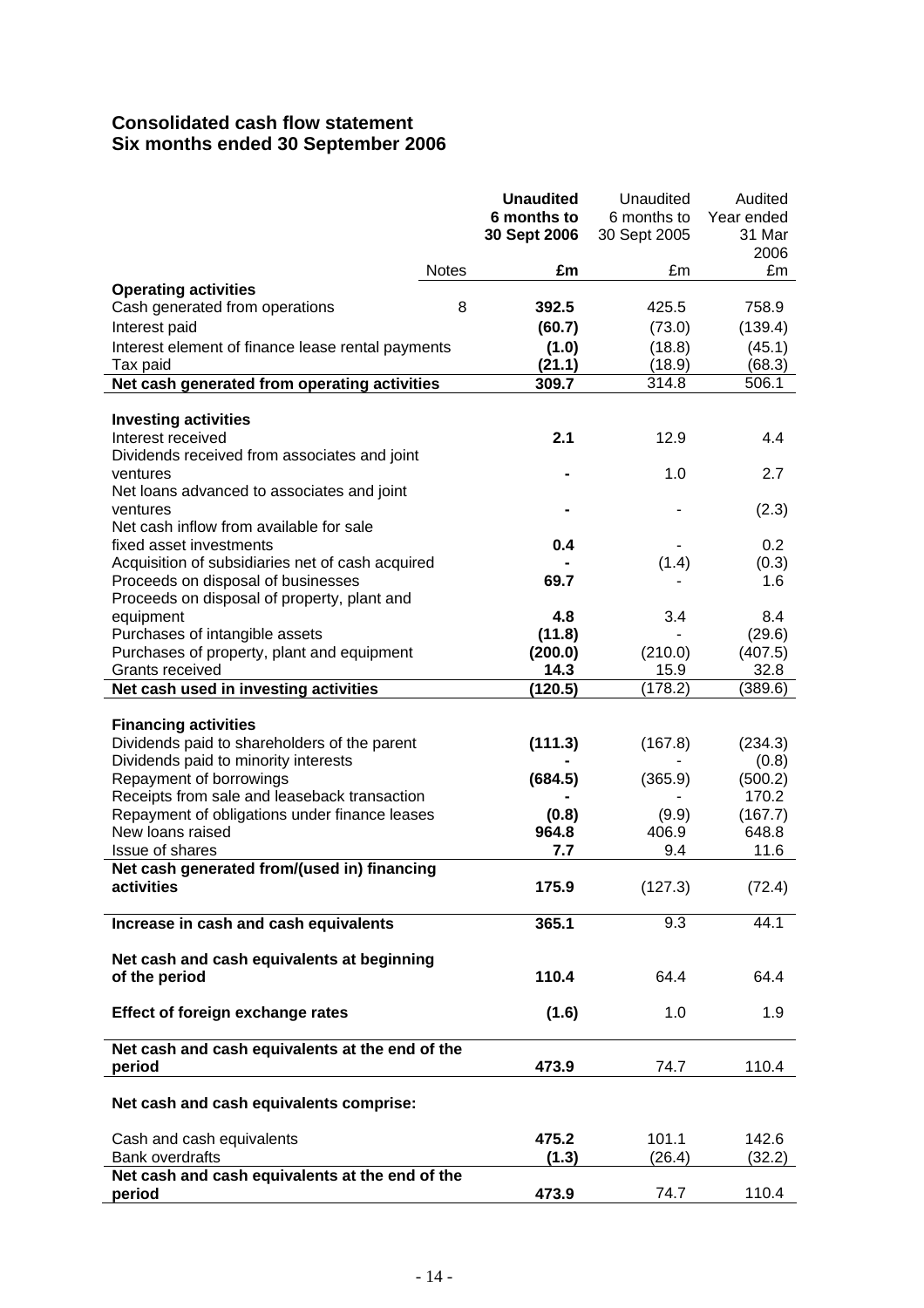# **Consolidated statement of recognised income and expense Six months ended 30 September 2006**

|                                                                                                     | <b>Unaudited</b><br>6 months to<br>30 Sept 2006 | Unaudited<br>6 months to<br>30 Sept 2005 | Audited<br>Year ended<br>31 Mar 2006 |
|-----------------------------------------------------------------------------------------------------|-------------------------------------------------|------------------------------------------|--------------------------------------|
|                                                                                                     |                                                 | (Restated)                               |                                      |
| <b>Notes</b>                                                                                        | £m                                              | £m                                       | £m                                   |
|                                                                                                     |                                                 |                                          |                                      |
| Exchange movement on translation of overseas<br>results and net assets                              | (17.2)                                          | 13.7                                     | 21.6                                 |
| Exchange differences on hedges of net investment<br>Tax on exchange differences on foreign currency | 5.1                                             | (3.9)                                    | (5.3)                                |
| hedging                                                                                             | (1.5)                                           | 1.1                                      | 1.8                                  |
| Gains/(losses) on cash flow hedges taken to equity                                                  | 2.0                                             | (1.4)                                    | 0.3                                  |
| Actuarial (losses)/gains on defined benefit pension                                                 |                                                 |                                          |                                      |
| schemes                                                                                             | (48.2)                                          | (37.1)                                   | 26.3                                 |
| Deferred tax on items posted directly to equity                                                     | 13.9                                            | 0.5                                      | (8.0)                                |
| Net (loss)/income recognised directly in equity                                                     | (45.9)                                          | (27.1)                                   | 36.7                                 |
| <b>Transfers</b>                                                                                    |                                                 |                                          |                                      |
| Amounts on cash flow hedges transferred to                                                          |                                                 |                                          |                                      |
| the income statement in the period                                                                  | 2.3                                             | 2.1                                      | 4.5                                  |
| Deferred tax on transfers to income statement                                                       | (0.7)                                           | (0.6)                                    | (1.4)                                |
| Profit for the period                                                                               | 130.4                                           | 114.8                                    | 223.0                                |
| Total recognised income for the period                                                              | 86.1                                            | 89.2                                     | 262.8                                |
|                                                                                                     |                                                 |                                          |                                      |
| Attributable to:                                                                                    |                                                 |                                          |                                      |
| Equity shareholders of the company                                                                  | 85.2                                            | 88.8                                     | 261.4                                |
| Minority interests                                                                                  | 0.9                                             | 0.4                                      | 1.4<br>262.8                         |
| Total recognised income for the period                                                              | 86.1                                            | 89.2                                     |                                      |
| Change in accounting policy on adoption                                                             |                                                 |                                          |                                      |
| of IAS 32 and IAS 39 - all attributable to equity                                                   |                                                 |                                          |                                      |
| holders of the parent<br>6                                                                          |                                                 | (57.8)                                   | (57.8)                               |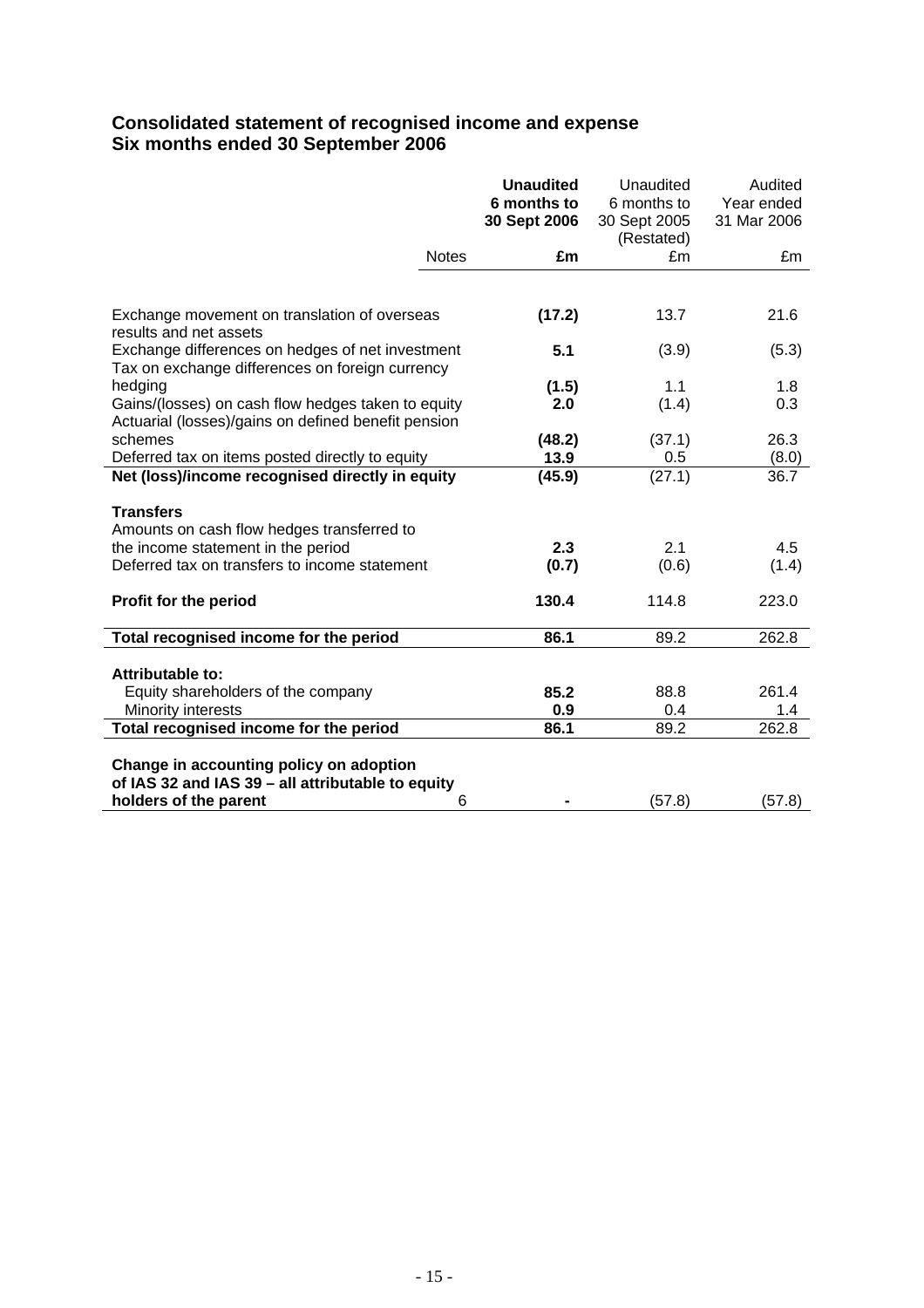# **Notes**

# **1 General information**

The interim report has been prepared in accordance with the recognition and measurement criteria of IFRS and the disclosure requirements of the Listing Rules.

The information for the year ended 31 March 2006 does not constitute statutory accounts as defined in section 240 of the Companies Act 1985. A copy of the statutory accounts for that year prepared under IFRS has been delivered to the Registrar of Companies. The auditors' report on those accounts was unqualified and did not contain statements under section 237 (2) or (3) of the Companies Act 1985.

# **Accounting policies**

The accounting policies adopted are consistent with those followed in the preparation of the Group's annual financial statements for the year ended 31 March 2006.

The comparative figures for the six months ended 30 September 2005 have been restated:

- to reflect the impact of a change in the treatment of infrastructure connections income under IFRS compared with the previous treatment under UK GAAP. Under IFRS, infrastructure connection charges are credited to deferred income and released to the income statement over the estimated useful lives of the assets to which the income relates. This restatement is consistent with the treatment adopted in the financial statements for the year ended 31 March 2006. Under UK GAAP such contributions were taken to the profit and loss account when they were due. The impact is to reduce shareholders' equity at 1 April 2005 by £34.1 million. There is no impact on the total recognised income previously reported for the period ended 30 September 2005; and
- to reclassify the analysis of derivative financial instruments between current and noncurrent amounts. The balance sheet as at 30 September 2005 was prepared on the basis of the maturity date of the derivative. However, since that date best practice has emerged to classify all derivative instruments that are not designated as hedges as current assets or liabilities. The impact on the comparative balance sheet as at 30 September 2005 is to increase current assets and decrease non- current assets by £5.1 million and to increase current liabilities and decrease non-current liabilities by £103 million.

The comparative figures for the six months ended 30 September 2005 and the year ended 31 March 2006 have been restated to disclose the results of the US business of Severn Trent Laboratories as discontinued. The comparative figures for the period ended 30 September 2005 have also been restated to disclose the results of Biffa Belgium as discontinued.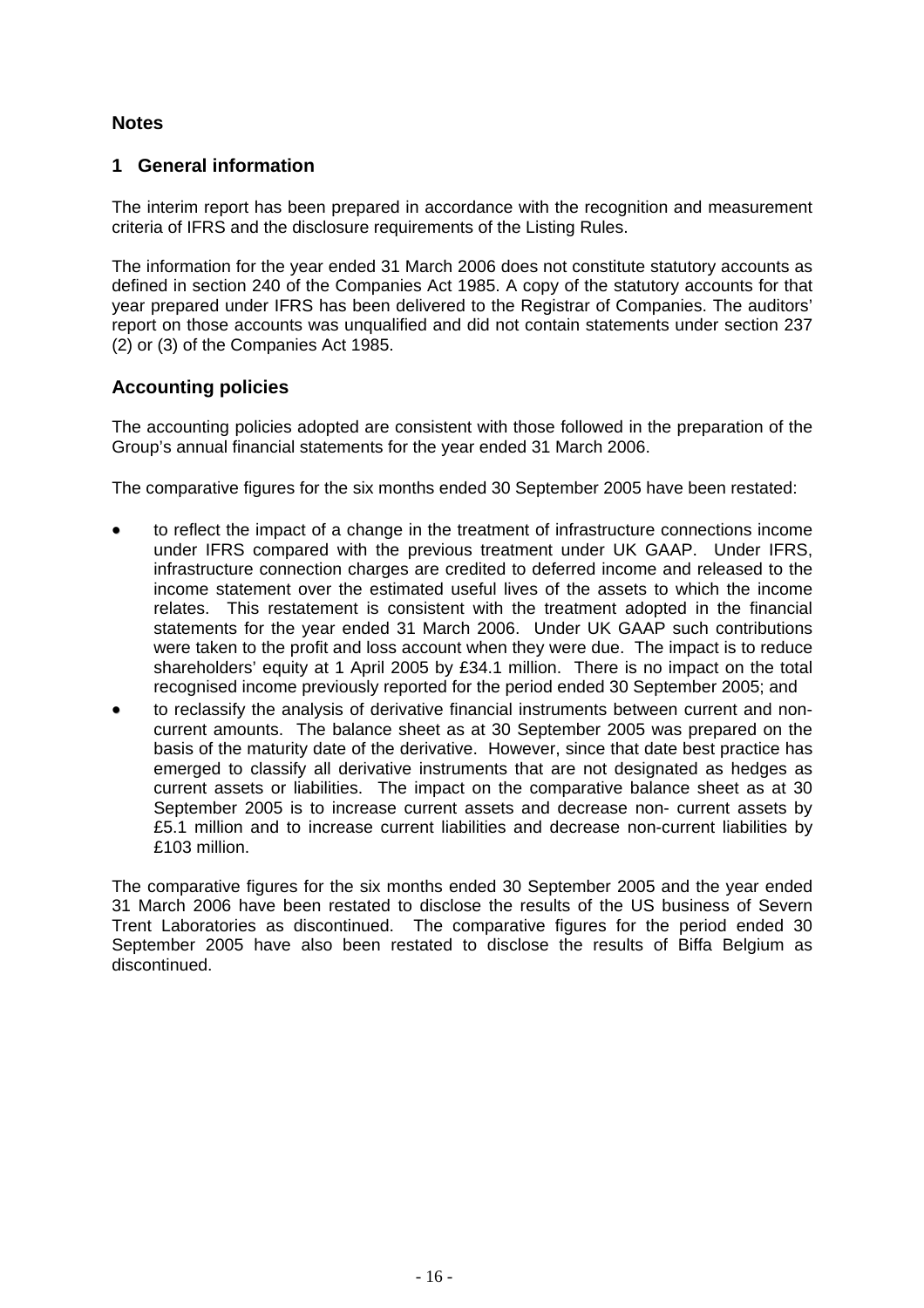# **2 Segmental analysis**

| <b>Primary segments</b>                | <b>Turnover</b> |            | <b>Profit before interest</b><br>tax and exceptional<br>items |            |  |
|----------------------------------------|-----------------|------------|---------------------------------------------------------------|------------|--|
|                                        | 2006            | 2005       | 2006                                                          | 2005       |  |
|                                        |                 | (Restated) |                                                               | (Restated) |  |
| Six months ended 30 September          | £m              | £m         | £m                                                            | £m         |  |
|                                        |                 |            |                                                               |            |  |
| Water and Sewerage                     | 610.4           | 583.5      | 225.6                                                         | 240.2      |  |
| <b>Water Technologies and Services</b> | 149.5           | 141.9      | 9.0                                                           | 8.1        |  |
| <b>Other Businesses</b>                | 0.5             | 30.9       | (1.3)                                                         | (3.4)      |  |
| <b>Unallocated Corporate Expenses</b>  |                 |            | (13.5)                                                        | (11.2)     |  |
| Inter segment trading                  | (14.2)          | (34.1)     | (0.8)                                                         | (0.6)      |  |
| Group before Biffa Plc                 | 746.2           | 722.2      | 219.0                                                         | 233.1      |  |
| Biffa Plc                              | 376.5           | 356.0      | 49.8                                                          | 46.1       |  |
| Inter segment trading                  | (3.9)           | (2.9)      |                                                               |            |  |
|                                        |                 |            |                                                               |            |  |
| Group                                  | 1.118.8         | 1.075.3    | 268.8                                                         | 279.2      |  |

Following the sale (subject to US regulatory approval) of the US business of Severn Trent Laboratories, the remaining UK business of Severn Trent Laboratories has been brought under the management of the Water purification and operating services segment. This segment, which now includes the UK laboratories business, is now referred to as "Water Technologies and Services".

| <b>Secondary segments</b>     | <b>Turnover</b> |            |  |
|-------------------------------|-----------------|------------|--|
|                               | 2006<br>2005    |            |  |
|                               |                 | (Restated) |  |
| Six months ended 30 September | £m              | £m         |  |
| United Kingdom                | 1,023.3         | 978.1      |  |
| <b>Rest of Europe</b>         | 16.6            | 17.8       |  |
| USA                           | 68.6            | 69.4       |  |
| Other                         | 10.3            | 10.0       |  |
| Group                         | 1,118.8         | 1,075.3    |  |

# **3 Exceptional items**

An exceptional credit of £4.2 million from continuing operations and an exceptional charge of £21.3 million from discontinued operations arose in the period ended 30 September 2006. These comprised:

- in Water Technologies and Services, an exceptional gain on the disposal of the group's interest in Aquafin NV amounting to £14.3 million;
- in Corporate Expenses, exceptional costs relating to the demerger of Biffa Plc amounting to £10.1 million; and
- in discontinued operations, an exceptional charge relating to the impairment of goodwill in relation to the US Laboratories assets held for sale amounting to £31.5 million and an exceptional gain on the disposal of Biffa Belgium amounting to £10.2 million.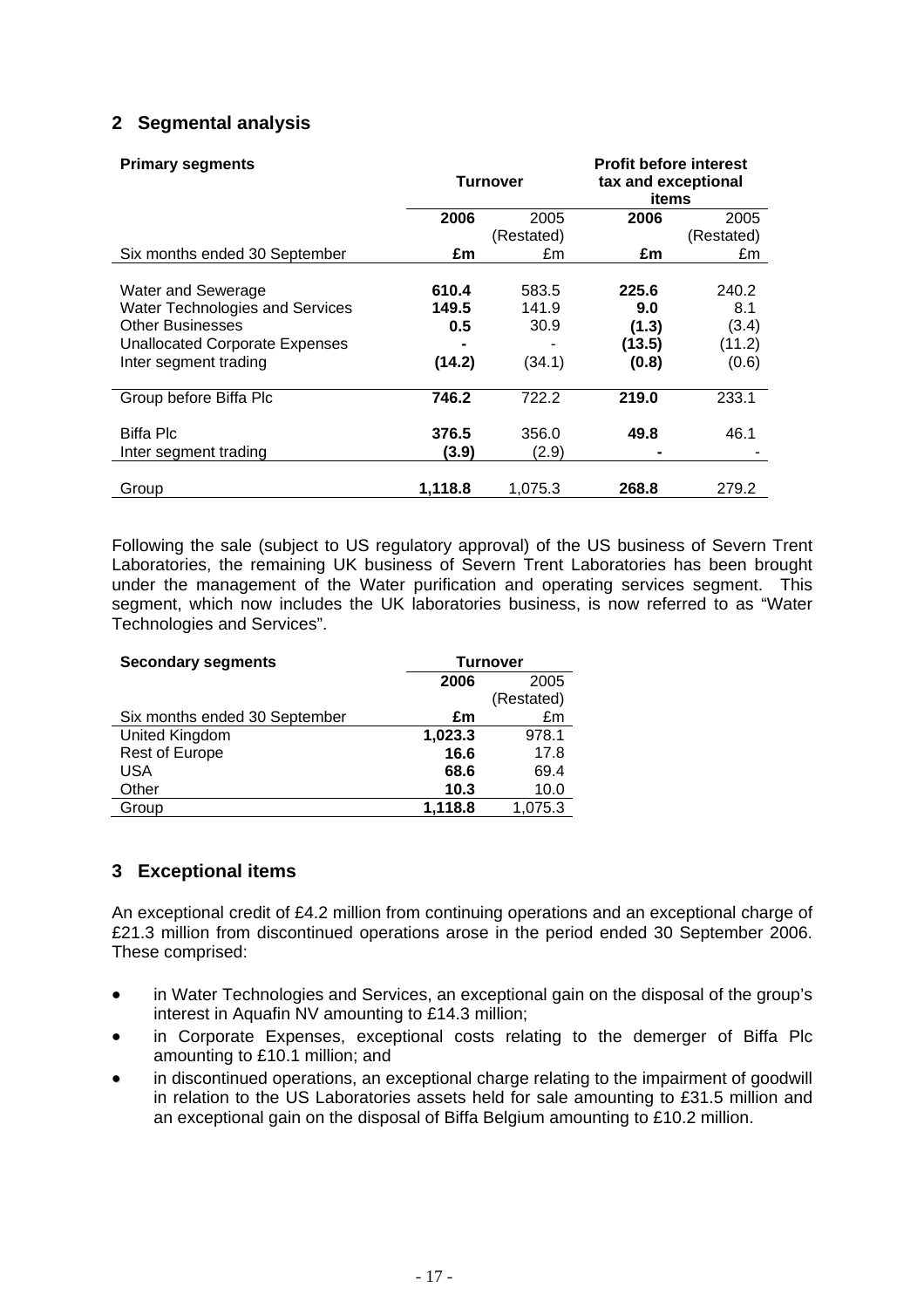# **4 Taxation**

|                                                | <b>Unaudited</b><br>6 months to<br>30 Sept 2006 | Unaudited<br>6 months to<br>30 Sept 2005<br>(Restated) |
|------------------------------------------------|-------------------------------------------------|--------------------------------------------------------|
|                                                | £m                                              | £m                                                     |
| Current tax relating to continuing operations  |                                                 |                                                        |
| UK corporation tax                             | (53.9)                                          | (58.5)                                                 |
| UK corporation tax prior year                  |                                                 | 4.0                                                    |
| Overseas tax                                   | (1.1)                                           | (1.2)                                                  |
| Total current tax relating to continuing       |                                                 |                                                        |
| operations                                     | (55.0)                                          | (55.7)                                                 |
|                                                |                                                 |                                                        |
| Deferred tax relating to continuing operations | (8.6)                                           | 6.6                                                    |
| Total tax relating to continuing operations    | (63.6)                                          | (49.1)                                                 |

# **5 Earnings per share**

Basic earnings per share is calculated by dividing the earnings attributable to ordinary shareholders by the weighted average number of ordinary shares in issue during the period, excluding those held in the Severn Trent Employee Share Ownership Trust which are treated as cancelled. The weighted average number of shares has been adjusted for the 2 for 3 share consolidation that was approved at the Extraordinary General Meeting on 6 October 2006.

For diluted earnings per share, the weighted average number of ordinary shares in issue is adjusted to assume conversion of all potentially dilutive ordinary shares. These represent share options granted to employees where the exercise price is less than the average market price of the Company's shares during the period and LTIP awards where the vesting conditions have been satisfied at the balance sheet date.

Adjusted earnings per share figures are presented. These exclude the results of Biffa Plc, the effects of deferred tax, fair value movements on treasury instruments and exceptional items. The directors consider that the adjusted figures provide a useful additional indication of performance.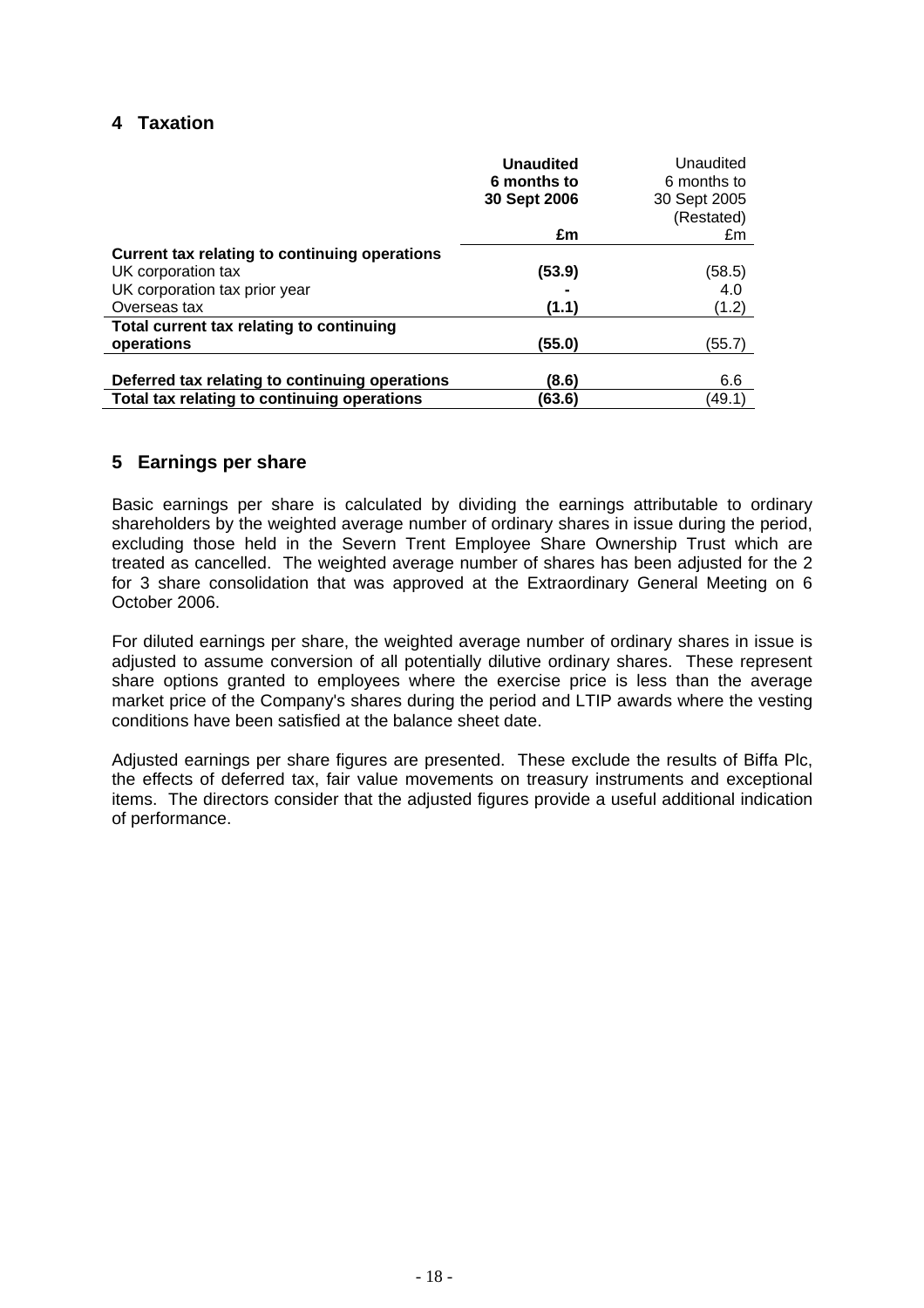# **Earnings per share (continued)**

# **From continuing operations**

|                                          | Six months ended 30 Sept 2006 |                     |       |  |
|------------------------------------------|-------------------------------|---------------------|-------|--|
|                                          | <b>Earnings</b>               | Per share<br>amount |       |  |
|                                          | £m                            | m                   | pence |  |
| <b>Basic earnings per share</b>          | 145.3                         | 232.0               | 62.6  |  |
| Effect of dilutive options - staff share |                               |                     |       |  |
| plans                                    | $\blacksquare$                | 2.1                 | (0.5) |  |
| Diluted earnings per share               | 145.3                         | 234.1               | 62.1  |  |

|                                          | Six months ended 30 Sept 2005             |                  |            |  |
|------------------------------------------|-------------------------------------------|------------------|------------|--|
|                                          | Weighted average<br>Per share<br>Earnings |                  |            |  |
|                                          |                                           | number of shares | amount     |  |
|                                          | (Restated)                                | (Restated)       | (Restated) |  |
|                                          | £m                                        | m                | pence      |  |
| Basic earnings per share                 | 112.9                                     | 230.7            | 48.9       |  |
| Effect of dilutive options - staff share |                                           |                  |            |  |
| plans                                    |                                           | 1.3              | (0.3)      |  |
| Diluted earnings per share               | 112.9                                     | 232.0            | 48.6       |  |

# **From continuing and discontinued operations**

|                                          | Six months ended 30 Sept 2006                           |                  |        |  |
|------------------------------------------|---------------------------------------------------------|------------------|--------|--|
|                                          | <b>Weighted average</b><br>Per share<br><b>Earnings</b> |                  |        |  |
|                                          |                                                         | number of shares | amount |  |
|                                          | £m                                                      | m                | pence  |  |
| Basic earnings per share                 | 129.5                                                   | 232.0            | 55.8   |  |
| Effect of dilutive options - staff share |                                                         |                  |        |  |
| plans                                    | $\blacksquare$                                          | 2.1              | (0.5)  |  |
| Diluted earnings per share               | 129.5                                                   | 234.1            | 55.3   |  |

|                                          | Six months ended 30 Sept 2005 |                  |            |  |
|------------------------------------------|-------------------------------|------------------|------------|--|
|                                          | Earnings                      | Per share        |            |  |
|                                          |                               | number of shares | amount     |  |
|                                          |                               | (Restated)       | (Restated) |  |
|                                          | £m                            | m                | pence      |  |
| Basic earnings per share                 | 114.5                         | 230.7            | 49.6       |  |
| Effect of dilutive options - staff share |                               |                  |            |  |
| plans                                    | ۰                             | 1.3              | (0.2)      |  |
| Diluted earnings per share               | 114.5                         | 232.0            | 49.4       |  |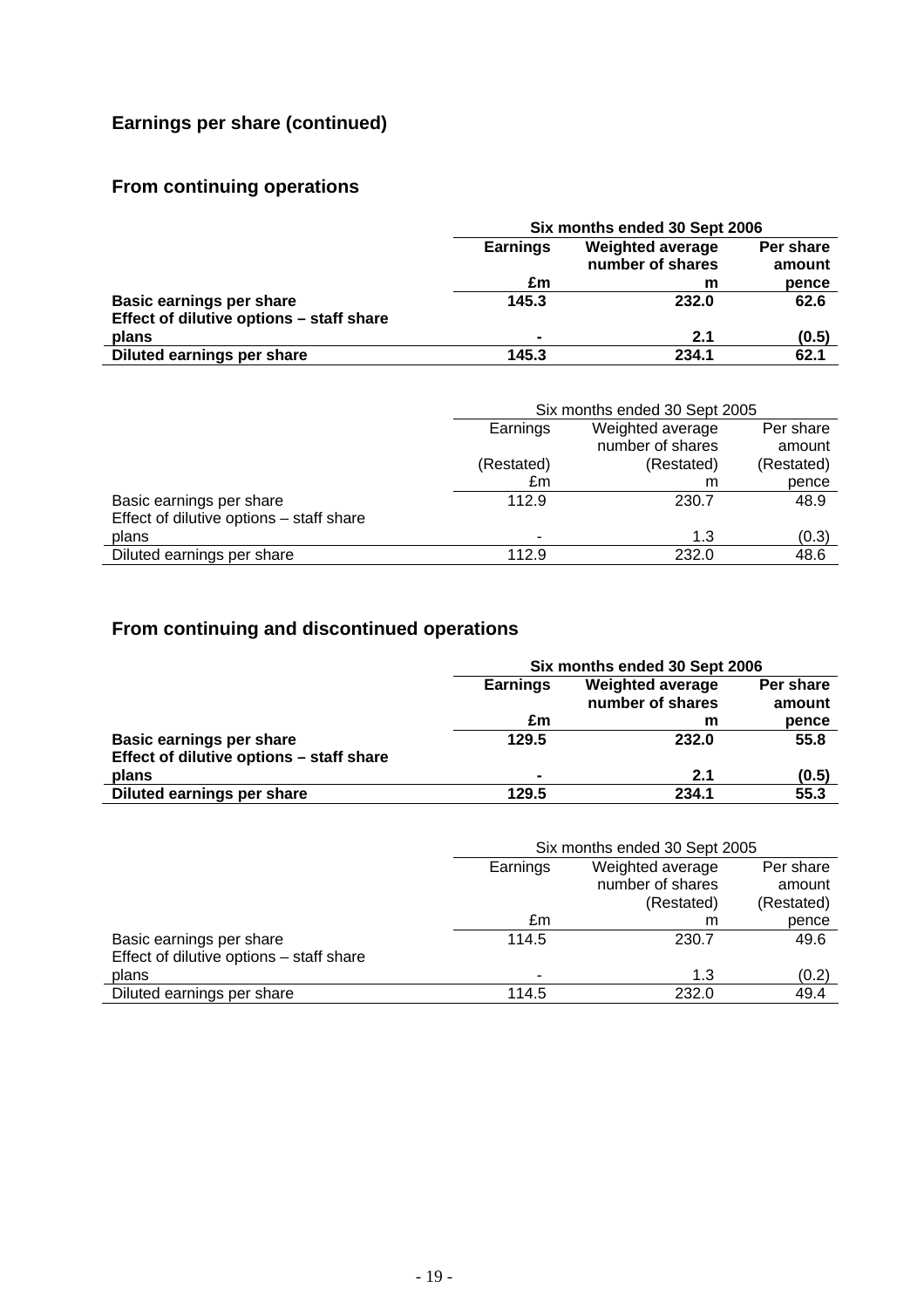# **Earnings per share (continued)**

# **Adjusted earnings per share**

|                                                     | Six months ended 30 Sept 2006              |                  |           |  |
|-----------------------------------------------------|--------------------------------------------|------------------|-----------|--|
|                                                     | <b>Earnings</b><br><b>Weighted average</b> |                  | Per share |  |
|                                                     |                                            | number of shares | amount    |  |
|                                                     | £m                                         | m                | pence     |  |
| <b>Basic earnings per share</b>                     | 145.3                                      | 232.0            | 62.6      |  |
| Effect of:                                          |                                            |                  |           |  |
| <b>Exceptional demerger costs</b>                   | 10.1                                       |                  | 4.4       |  |
| <b>Exceptional profit on disposal of businesses</b> | (14.3)                                     |                  | (6.2)     |  |
| Biffa Plc profit after current tax                  | (38.4)                                     |                  | (16.6)    |  |
| Fair value movements on treasury                    |                                            |                  |           |  |
| instruments                                         | (13.3)                                     |                  | (5.7)     |  |
| <b>Effect of deferred tax</b>                       | 8.6                                        |                  | 3.7       |  |
|                                                     |                                            |                  |           |  |
| Adjusted basic earnings per share                   | 98.0                                       | 232.0            | 42.2      |  |
|                                                     |                                            |                  |           |  |
|                                                     |                                            |                  |           |  |
| Diluted earnings per share                          | 145.3                                      | 234.1            | 62.1      |  |
| Effect of:                                          |                                            |                  |           |  |
| <b>Exceptional demerger costs</b>                   | 10.1                                       |                  | 4.3       |  |
| <b>Exceptional profit on disposal of businesses</b> | (14.3)                                     |                  | (6.1)     |  |
| <b>Biffa Plc profit after current tax</b>           | (38.4)                                     |                  | (16.4)    |  |
| Fair value movements on treasury                    |                                            |                  |           |  |
| instruments                                         | (13.3)                                     |                  | (5.7)     |  |
| <b>Effect of deferred tax</b>                       | 8.6                                        |                  | 3.7       |  |
| Adjusted diluted earnings per share                 | 98.0                                       | 234.1            | 41.9      |  |

|                                              | Six months ended 30 Sept 2005 |                  |            |  |
|----------------------------------------------|-------------------------------|------------------|------------|--|
|                                              | Earnings                      | Weighted average | Per share  |  |
|                                              |                               | number of shares | amount     |  |
|                                              | (Restated)                    | (Restated)       | (Restated) |  |
|                                              | £m                            | m                | pence      |  |
| Basic earnings per share                     | 112.9                         | 230.7            | 48.9       |  |
| Effect of:                                   |                               |                  |            |  |
| Exceptional demerger costs                   |                               |                  |            |  |
| Exceptional profit on disposal of businesses |                               |                  |            |  |
| Biffa Plc profit after current tax           | (36.7)                        |                  | (15.9)     |  |
| Fair value movements in treasury             |                               |                  |            |  |
| <i>instruments</i>                           | 33.7                          |                  | 14.6       |  |
| Effect of deferred tax                       | (6.6)                         |                  | (2.9)      |  |
|                                              |                               |                  |            |  |
| Adjusted basic earnings per share            | 103.3                         | 230.7            | 44.7       |  |
|                                              |                               |                  |            |  |
| Diluted earnings per share                   | 112.9                         | 232.0            | 48.6       |  |
| Effect of:                                   |                               |                  |            |  |
| Exceptional demerger costs                   |                               |                  |            |  |
| Exceptional profit on disposal of businesses |                               |                  |            |  |
| Biffa Plc profit after current tax           | (36.7)                        |                  | (15.8)     |  |
| Fair value movements in treasury             |                               |                  |            |  |
| instruments                                  | 33.7                          |                  | 14.5       |  |
| Effect of deferred tax                       | (6.6)                         |                  | (2.8)      |  |
|                                              |                               |                  |            |  |
| Adjusted diluted earnings per share          | 103.3                         | 232.0            | 44.5       |  |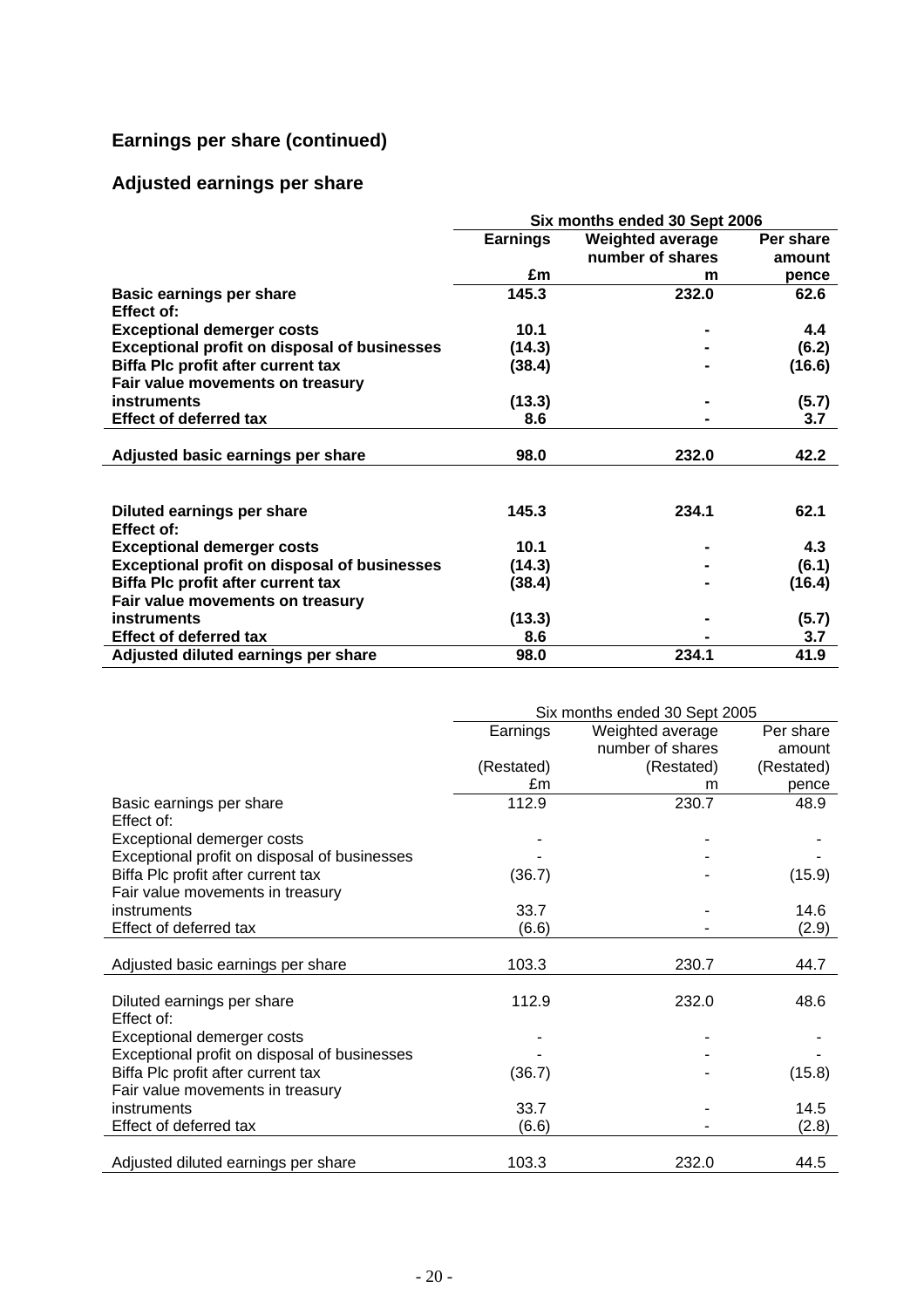# **6 Movement in shareholders' equity**

|                                                          | <b>Unaudited</b><br>6 months to<br>30 Sept 2006 | Unaudited<br>6 months to<br>30 Sept 2005 | Audited<br>Year ended<br>31 Mar 2006 |
|----------------------------------------------------------|-------------------------------------------------|------------------------------------------|--------------------------------------|
|                                                          | £m                                              | (Restated)<br>£m                         | £m                                   |
| At 31 March<br>Adjustment for adoption of IAS 32 and IAS | 1,899.0                                         | 1,849.5                                  | 1,849.5                              |
| 39                                                       |                                                 | (57.8)                                   | (57.8)                               |
| At 1 April                                               | 1,899.0                                         | 1,791.7                                  | 1,791.7                              |
| Total recognised income for the financial<br>period      | 86.1                                            | 89.2                                     | 262.8                                |
| Shares issued<br>Credit from share based payments charge | 7.7                                             | 9.4                                      | 11.6                                 |
| (note 9)<br>Deferred tax on items posted directly to     | 2.6                                             | 2.2                                      | 4.1                                  |
| reserves                                                 | (0.5)                                           | (1.3)                                    | 0.8                                  |
| <b>Dividends</b>                                         | (112.0)                                         | (105.1)                                  | (172.0)                              |
| Net (reduction in)/addition to equity                    |                                                 |                                          |                                      |
| shareholders' funds                                      | (16.1)                                          | (5.6)                                    | 107.3                                |
| At 30 September/31 March                                 | 1,882.9                                         | 1,786.1                                  | 1,899.0                              |

# **7 Dividends**

|                                                                              | <b>Unaudited</b><br>6 months to<br>30 Sept 2006 |       | Unaudited<br>6 months to<br>30 Sept 2005 |       |
|------------------------------------------------------------------------------|-------------------------------------------------|-------|------------------------------------------|-------|
|                                                                              | <b>Pence</b>                                    |       | Pence                                    |       |
|                                                                              | per                                             |       | per                                      |       |
|                                                                              | share                                           | £m    | share                                    | £m    |
| Amounts recognised as distributions to equity<br>shareholders in the period: |                                                 |       |                                          |       |
| Final dividend for the year ended 31 March 2006/2005                         | 31.97                                           | 111.3 | 30.30                                    | 104.8 |

The Board declared a special dividend of £1.65 per ordinary share which was approved at the extraordinary general meeting held on 6 October 2006 and was paid on 20 October 2006. The cost of the special dividend was £576.7 million.

The Board has also declared an interim dividend of 22.77p per ordinary share (2005: 19.16p) representing a 3% real increase on the relevant proportion of the full year dividend of 57p detailed in the circular to shareholders published on 13 September 2006. The interim dividend will be paid on 24 January 2007. The shares will be traded 'ex-dividend' with effect from 13 December 2006. The cost of the proposed interim dividend will be £53.3 million (2005: £66.5 million).

Neither the special dividend nor the interim dividend have been included as a liability as at 30 September 2006.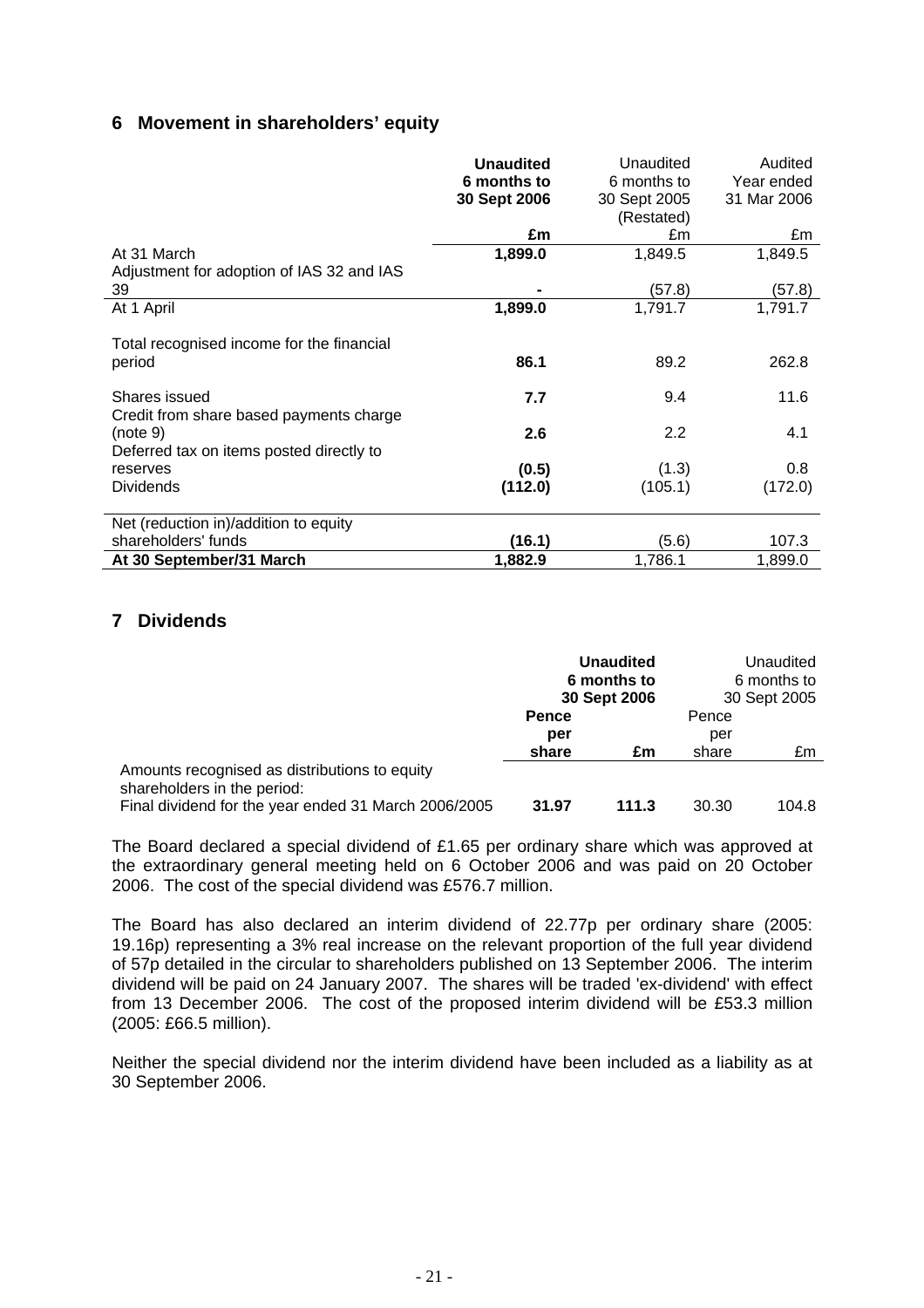# **8 Reconciliation of profit before interest and tax to operating cash flows**

|                                                                                     | <b>Unaudited</b> | Unaudited    |
|-------------------------------------------------------------------------------------|------------------|--------------|
|                                                                                     | 6 months to      | 6 months to  |
|                                                                                     | 30 Sept 2006     | 30 Sept 2005 |
|                                                                                     | £m               | £m           |
| Profit before interest and tax from continuing<br>operations                        | 273.0            | 279.2        |
| (Loss)/profit before interest and tax from discontinued                             |                  |              |
| operations                                                                          | (15.5)           | 2.1          |
|                                                                                     | 257.5            | 281.3        |
| Depreciation charge                                                                 | 133.0            | 128.9        |
| Amortisation of intangible assets                                                   | 15.2             | 12.1         |
| Impairment of goodwill                                                              | 31.5             |              |
| (Profit)/loss on sale of property, plant and equipment                              | (2.3)            | 0.3          |
| Profit on sale of businesses                                                        | (24.5)           |              |
| Deferred income movement                                                            | (3.1)            | (1.4)        |
| Provisions for liabilities and charges<br>Utilisation of provisions for liabilities | 10.3             | 17.2         |
| and charges                                                                         | (15.0)           | (17.3)       |
| Movement in working capital, retirement benefit                                     |                  |              |
| obligation and share-based payments                                                 | (10.1)           | 4.4          |
| Net cash inflow from operating activities                                           | 392.5            | 425.5        |

# **9 Share based payments**

During the six months to 30 September 2006, the Group has granted a new series of Long Term Incentive Plan awards. The fair value of these awards (which all incorporate a Total Shareholder Return criteria) has been calculated as £6.04 per share. The fair value of these awards will be charged to the income statement over the vesting period (3 years).

The total share based payment charge recognised in the income statement to 30 September 2006 is £2.6 million (2005: £2.2 million).

#### **10 Retirement benefit schemes**

The Group operates four defined benefit schemes being the Severn Trent Pension Scheme, the Severn Trent Mirror Image Scheme, the Severn Trent Senior Staff Pension Scheme and the UK Waste Pension Scheme. The group also has an unfunded obligation to provide benefits to certain former employees whose earnings were in excess of the pensions cap that operated when the benefits were accrued. The assets and liabilities at the balance sheet date were as follows:

|                                                                         | <b>Unaudited</b><br>30 Sept 2006<br>£m | Unaudited<br>30 Sept 2005<br>£m | Audited<br>31 Mar 2006<br>£m |
|-------------------------------------------------------------------------|----------------------------------------|---------------------------------|------------------------------|
| <b>Funded schemes</b>                                                   |                                        |                                 |                              |
| Present value of defined benefit obligations                            | (1,661.3)                              | (1,559.8)                       | (1,613.3)                    |
| Total fair value of assets                                              | 1.388.5                                | 1.252.0                         | 1,402.9                      |
| Deficit relating to funded schemes                                      | (272.8)                                | (307.8)                         | (210.4)                      |
| <b>Unfunded schemes</b><br>Present value of defined benefit obligations | (4.6)                                  | (11.3)                          | (11.5)                       |
| Total deficit recognised on balance sheet                               | (277.4)                                | (319.1)                         | (221.9)                      |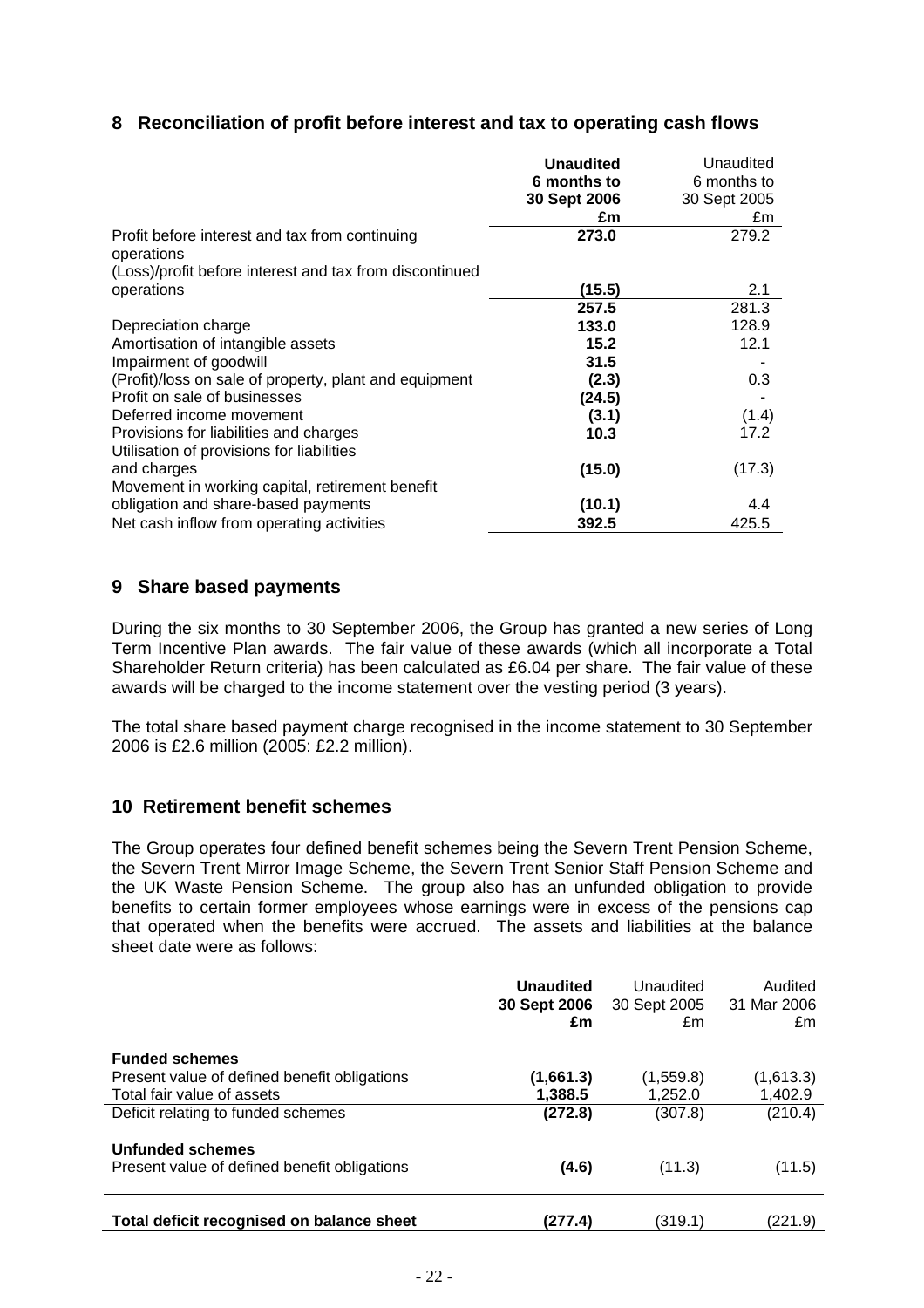# **Retirement benefit schemes (continued)**

The amounts recognised in the income statement are as follows:

|                                              | <b>Unaudited</b><br>6 months to<br>30 Sept 2006<br>£m | Unaudited<br>6 months to<br>30 Sept 2005<br>£m | Audited<br>Year ended<br>31 Mar 2006<br>£m |
|----------------------------------------------|-------------------------------------------------------|------------------------------------------------|--------------------------------------------|
| Amounts charged to operating costs           |                                                       |                                                |                                            |
| Current service cost                         | (23.3)                                                | (20.1)                                         | (38.9)                                     |
| Past service cost                            |                                                       |                                                | (0.8)                                      |
|                                              | (23.3)                                                | (20.1)                                         | (39.7)                                     |
| Amounts charged to net finance costs         |                                                       |                                                |                                            |
| Interest cost                                | (38.9)                                                | (37.9)                                         | (75.4)                                     |
| Expected return on scheme assets             | 46.2                                                  | 39.8                                           | 79.2                                       |
|                                              | 7.3                                                   | 1.9                                            | 3.8                                        |
| Total amount charged to the income statement | (16.0)                                                | (18.2)                                         | (35.9)                                     |

The movement in the deficit in the schemes during the period was as follows:

|                                                       | <b>Unaudited</b><br>6 months to<br>30 Sept 2006 | Unaudited<br>6 months to<br>30 Sept 2005 | Audited<br>Year ended<br>31 Mar 2006 |
|-------------------------------------------------------|-------------------------------------------------|------------------------------------------|--------------------------------------|
|                                                       | £m                                              | £m                                       | £m                                   |
|                                                       |                                                 |                                          |                                      |
| Deficit in the schemes at the beginning of the period | (221.9)                                         | (317.5)                                  | (317.5)                              |
| Contributions                                         | 8.7                                             | 53.7                                     | 105.2                                |
| Current service cost                                  | (23.3)                                          | (20.1)                                   | (39.7)                               |
| Other financial income                                | 7.3                                             | 1.9                                      | 3.8                                  |
| Actuarial (loss)/gain                                 | (48.2)                                          | (37.1)                                   | 26.3                                 |
|                                                       |                                                 |                                          |                                      |
| Deficit in the schemes at the end of the period       | (277.4)                                         | (319.1)                                  | (221.9)                              |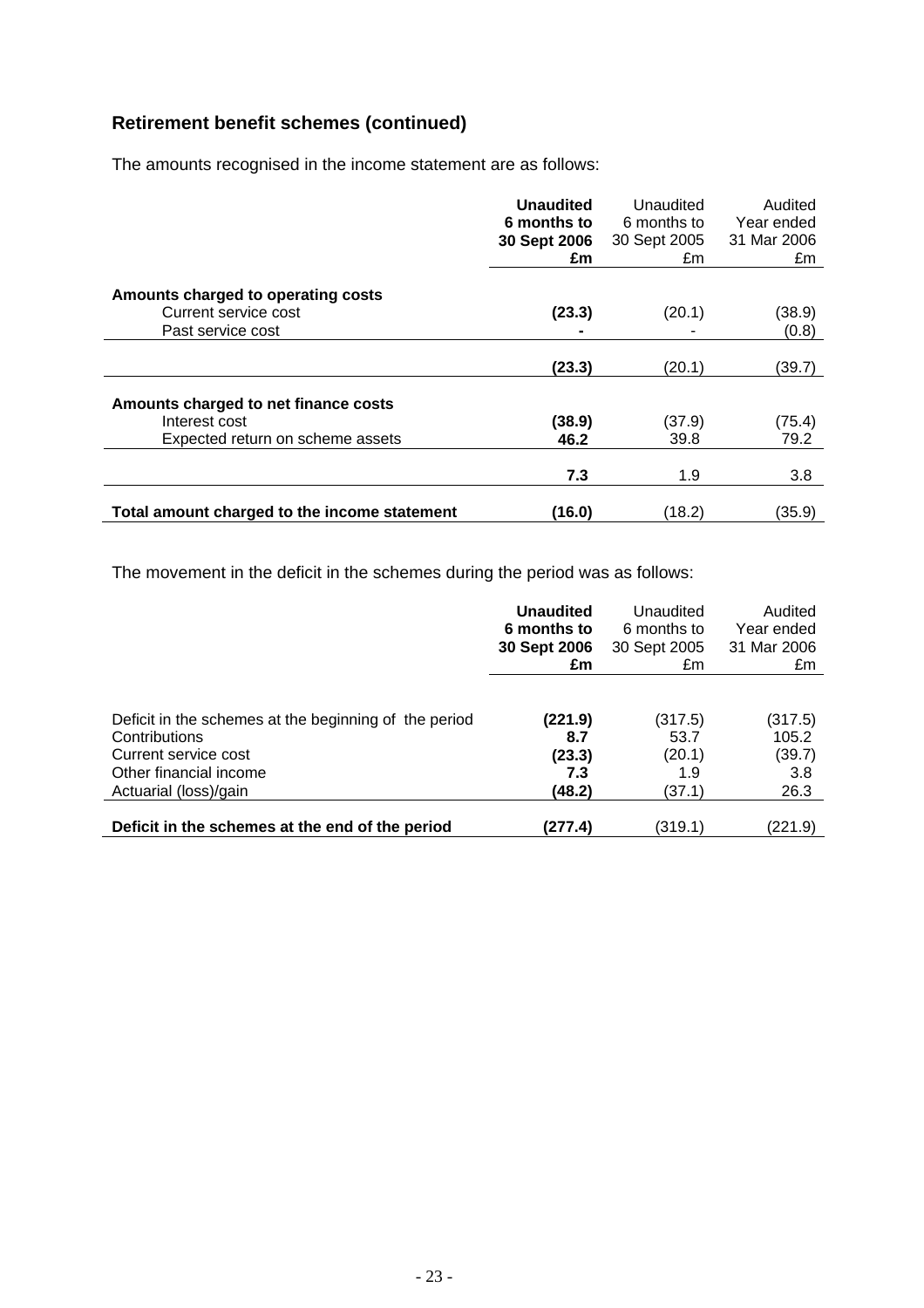# **11 Post balance sheet events**

On 6 October 2006 the shareholders of Severn Trent Plc approved the demerger of Biffa Plc, the payment of a special dividend of £1.65 per share and a share consolidation of two new Severn Trent shares for every three old Severn Trent shares. The contribution of Biffa Plc to the group's results and net assets is summarised below:

#### **Results**

|                                                                                          | Continuing operations |           |               |         |  |
|------------------------------------------------------------------------------------------|-----------------------|-----------|---------------|---------|--|
| Six months ended 30 September 2006                                                       | Group ex              | Biffa Plc | Consolidation | Group   |  |
|                                                                                          | <b>Biffa Plc</b>      |           | Eliminations  |         |  |
|                                                                                          | £m                    | £m        | £m            | £m      |  |
|                                                                                          |                       |           |               |         |  |
| Turnover                                                                                 | 746.2                 | 376.5     | (3.9)         | 1,118.8 |  |
| Profit before interest, tax and exceptional<br>items                                     | 219.0                 | 49.8      |               | 268.8   |  |
| Profit before tax, fair value movements on<br>treasury instruments and exceptional items | 142.7                 | 42.5      | 7.1           | 192.3   |  |
| Profit before tax                                                                        | 160.2                 | 42.5      | 7.1           | 209.8   |  |
| <b>Current tax</b>                                                                       | (43.8)                | (11.2)    |               | (55.0)  |  |
| Deferred tax                                                                             | (2.4)                 | (6.2)     |               | (8.6)   |  |
| Profit after tax                                                                         | 114.0                 | 25.1      | 7.1           | 146.2   |  |

|                                                                                          | Continuing operations |                  |               |         |  |
|------------------------------------------------------------------------------------------|-----------------------|------------------|---------------|---------|--|
| Six months ended 30 September 2005                                                       | Group ex              | <b>Biffa Plc</b> | Consolidation | Group   |  |
|                                                                                          | <b>Biffa Plc</b>      |                  | Eliminations  |         |  |
|                                                                                          | £m                    | £m               | £m            | £m      |  |
|                                                                                          |                       |                  |               |         |  |
| Turnover                                                                                 | 722.2                 | 356.0            | (2.9)         | 1,075.3 |  |
| Profit before interest, tax and exceptional<br>items                                     | 233.1                 | 46.1             |               | 279.2   |  |
| Profit before tax, fair value movements on<br>treasury instruments and exceptional items | 151.4                 | 35.8             | 8.8           | 196.0   |  |
| Profit before tax                                                                        | 117.7                 | 35.8             | 8.8           | 162.3   |  |
| Current tax                                                                              | (47.8)                | (7.9)            |               | (55.7)  |  |
| Deferred tax                                                                             | 10.2                  | (3.6)            |               | 6.6     |  |
| Profit after tax                                                                         | 80.1                  | 24.3             | 8.8           | 113.2   |  |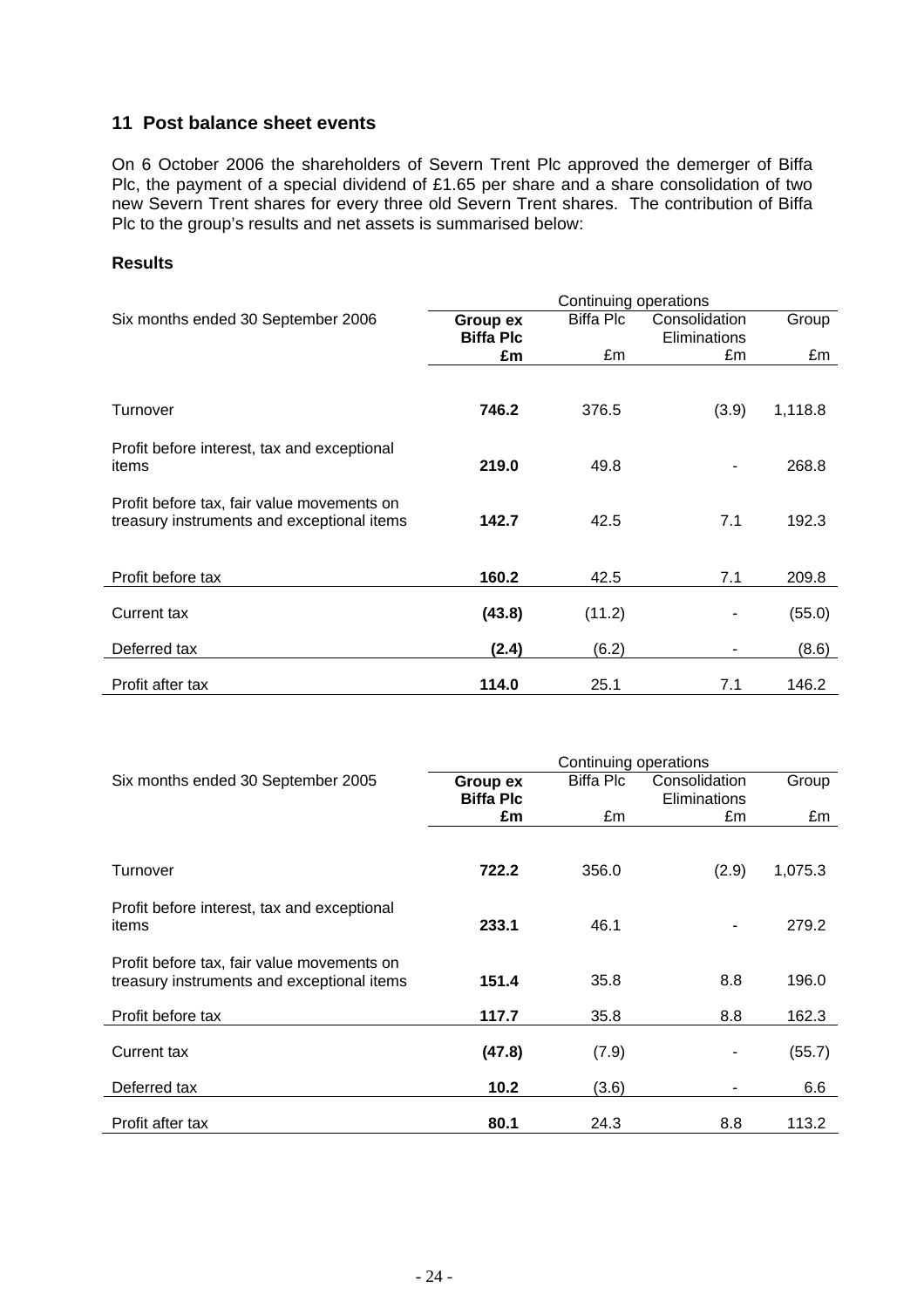# **Post balance sheet events (continued)**

# **Net assets**

| 30 September 2006                                            | Group ex<br><b>Biffa Plc</b> | Biffa Plc          | Consolidation<br>Eliminations | Group                       |
|--------------------------------------------------------------|------------------------------|--------------------|-------------------------------|-----------------------------|
|                                                              | £m                           | £m                 | £m                            | £m                          |
| Non-current assets<br>Current assets<br>Assets held for sale | 5,574.5<br>854.2<br>132.5    | 732.2<br>178.7     | ٠<br>(3.5)                    | 6,306.7<br>1,029.4<br>132.5 |
| Total assets                                                 | 6,561.2                      | 910.9              | (3.5)                         | 7,468.6                     |
| <b>Current liabilities</b><br>Non-current liabilities        | (1, 174.3)<br>(3,794.1)      | (176.4)<br>(459.2) | 18.3<br>٠                     | (1, 332.4)<br>(4, 253.3)    |
| <b>Total liabilities</b>                                     | (4,968.4)                    | (635.6)            | 18.3                          | (5,585.7)                   |
| Net assets                                                   | 1,592.8                      | 275.3              | 14.8                          | 1,882.9                     |

| 31 March 2006                                         | Group ex<br><b>Biffa Plc</b> | <b>Biffa Plc</b>   | Consolidation<br>Eliminations | Group                  |
|-------------------------------------------------------|------------------------------|--------------------|-------------------------------|------------------------|
|                                                       | £m                           | £m                 | £m                            | £m                     |
| Non-current assets                                    | 5,667.3                      | 728.0              | ٠                             | 6,395.3                |
| Current assets                                        | 532.9                        | 160.7              | (4.3)                         | 689.3                  |
| Assets held for sale                                  | 41.5                         |                    |                               | 41.5                   |
| Total assets                                          | 6,241.7                      | 888.7              | (4.3)                         | 7,126.1                |
| <b>Current liabilities</b><br>Non-current liabilities | (1, 426.8)<br>(3,533.7)      | (161.6)<br>(414.6) | 17.8<br>291.8                 | (1,570.6)<br>(3,656.5) |
| <b>Total liabilities</b>                              | (4,960.5)                    | (576.2)            | 309.6                         | (5,227.1)              |
| Net assets                                            | 1,281.2                      | 312.5              | 305.3                         | 1,899.0                |

On 6 November 2006 the group announced the sale of Severn Trent Property and other property interests to Prologis Development Limited for a cash consideration of £71.7million realising a profit on disposal in aggregate of around £35 million.

# **12 Contingent Liabilities**

#### a) Bonds and guarantees

Group undertakings have entered into bonds in the normal course of business. No liability is expected to arise in respect of either bonds or guarantees.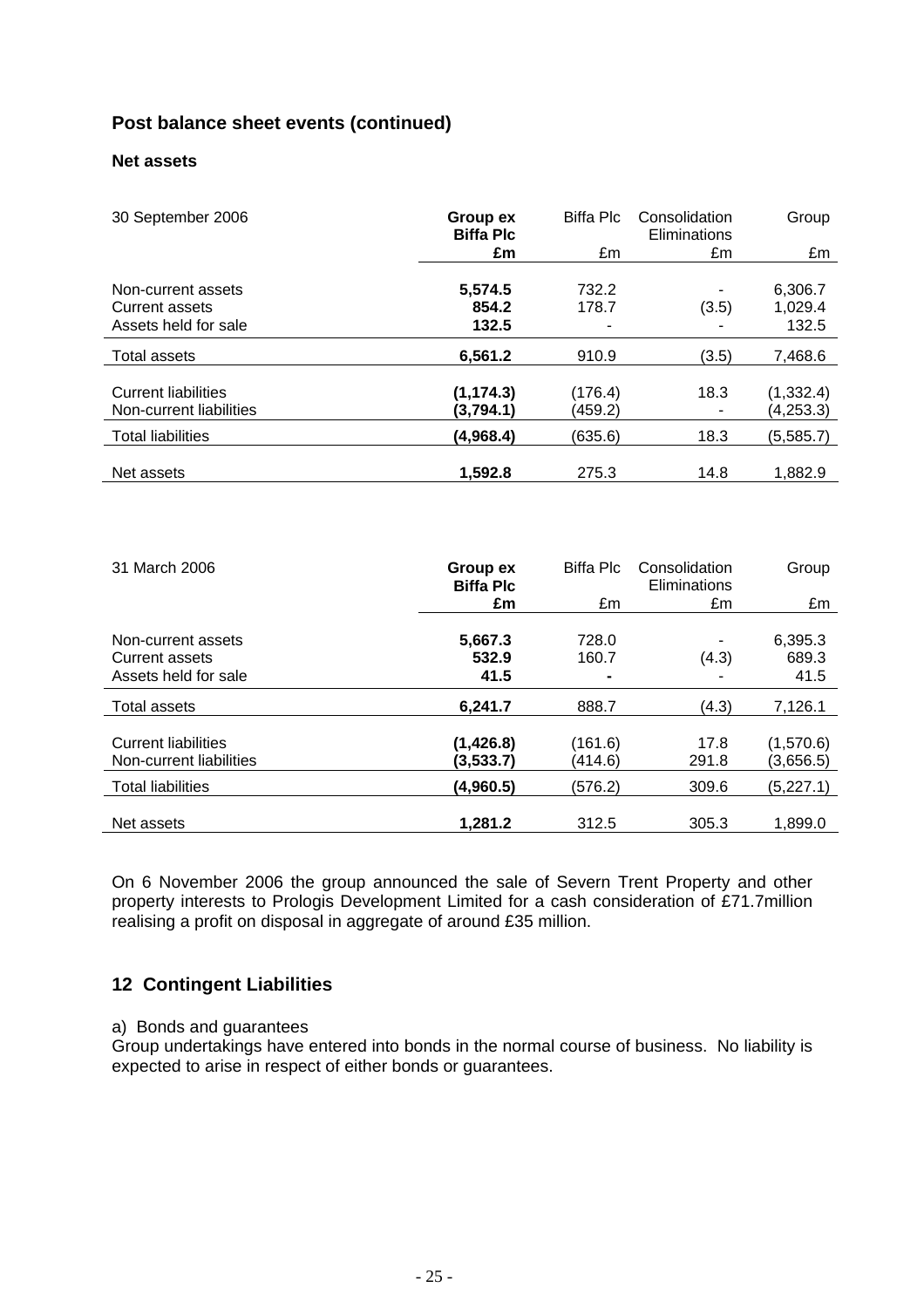# **Contingent Liabilities (continued)**

b) Regulatory matters

On 31 October 2005, as a result of a referral by Ofwat, the Serious Fraud Office (SFO) informed the Company that it was undertaking a criminal investigation into alleged reporting irregularities in relation to leakage made to Ofwat by Severn Trent Water Limited between 2000 and 2003.

On 7 March 2006 Ofwat published its interim report concerning the allegations of false reporting made against Severn Trent Water in 2004.

Having considered Ofwat's findings, the Board of Severn Trent Plc agreed that customer accounts should be credited as soon as possible.

The Company also acknowledged that Ofwat may expect further amends to be made to customers. Ofwat has stated that this penalty will be discussed with Severn Trent Water on completion of the SFO investigation into leakage.

In April 2006 the Company announced that it had submitted an interim report to Ofwat into misreporting of customer service performance data, including performance standards under Guaranteed Standards Scheme. As a result Ofwat and Severn Trent Water appointed Ernst & Young LLP to carry out an independent investigation into the irregularities. This investigation is ongoing.

On 8 June 2006 Ofwat issued a notice under section 22.A(4) of the Water Industry Act indicating its intention to impose a penalty on Severn Trent Water for failure to meet standards of performance under the Water Supply and Sewage Service (Customer Service Standards) Regulations 1989 (as amended).

No reliable estimate can currently be made of the amounts that might become payable as a result of the SFO enquiry, Ofwat's final conclusion in respect of the allegations of false reporting or its review of customer relations data. Consequently, no provision has been included in the financial statements in respect of these matters.

c) The group has entered into agreements to dispose of its interests in Worksuite LLC, the assets and certain liabilities of its CIS business and Biffa Belgium. The group has given certain guarantees and indemnities to the purchasers of these businesses.

In June 2005 The Flemish Waste Agency "OVAM" instigated an investigation by the Antwerp Examining Magistrate into Biffa Belgium's waste recycling operations in connection with the payment of environmental taxes. The liability arising from the civil claim by OVAM has been settled during the period. The purchaser of Biffa Belgium would be entitled to claim for any criminal penalties that might result from this investigation.

Except as noted above, the group is not aware of any liability that is likely to result from these guarantees and indemnities that has not been provided for in these financial statements.

## **13 Interim statement**

The interim report and accounts were approved by a committee of the Board of Directors on 6 December 2006.

Further copies of this interim statement may be obtained from the Company Secretary, Severn Trent Plc, 2297 Coventry Road, Birmingham B26 3PU.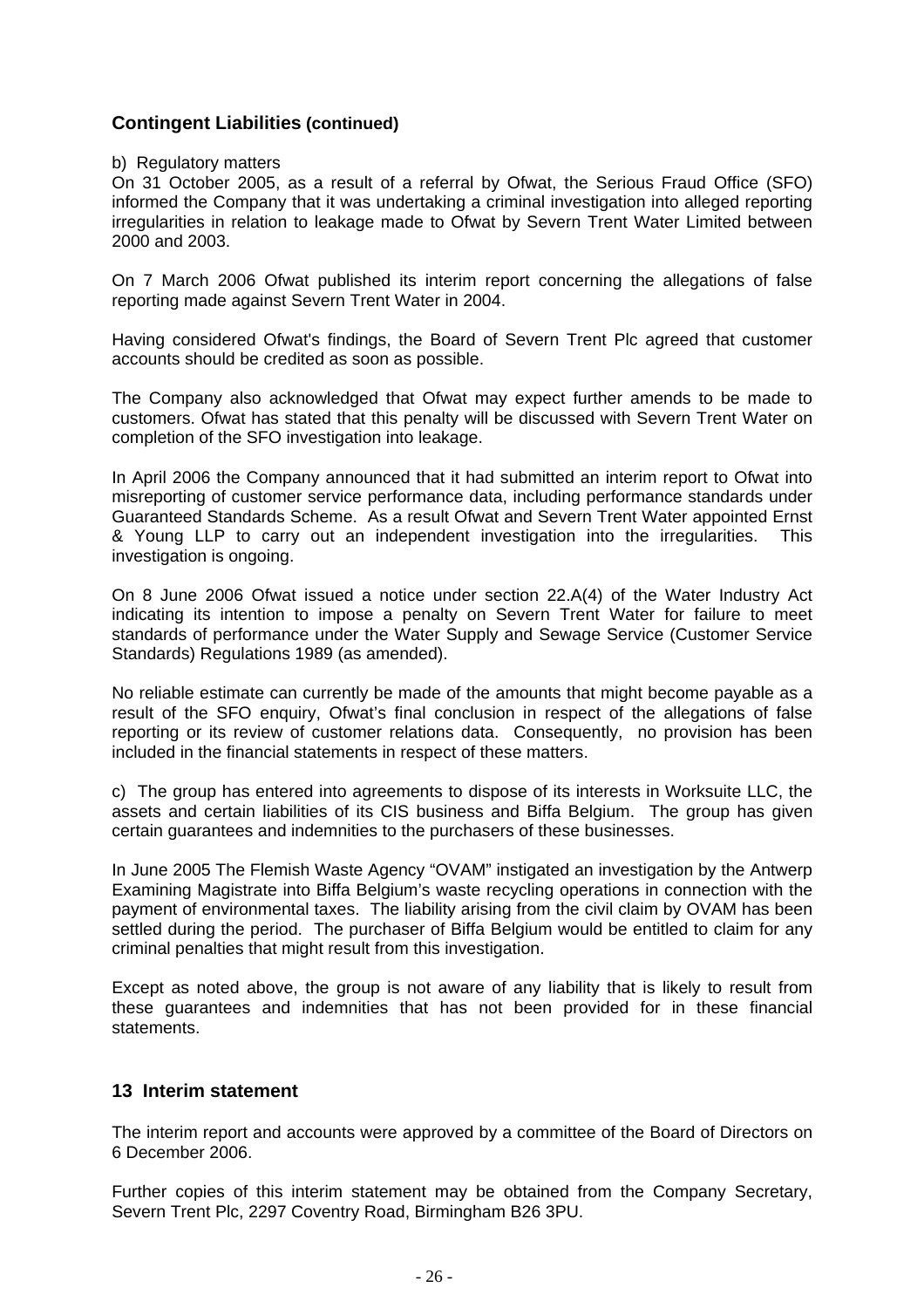# **14 Forward-looking statements**

This document contains certain "forward-looking statements" with respect to Severn Trent's financial condition, results of operations and business, and certain of Severn Trent's plans and objectives with respect to these items.

Forward-looking statements are sometimes, but not always, identified by their use of a date in the future or such words as "anticipates", "aims", "due", "could", "may", "should", "expects", "believes", "intends", "plans", "targets", "goal" or "estimates". By their very nature forwardlooking statements are inherently unpredictable, speculative and involve risk and uncertainty because they relate to events and depend on circumstances that will occur in the future.

There are a number of factors that could cause actual results and developments to differ materially from those expressed or implied by these forward-looking statements. These factors include, but are not limited to, changes in the economies and markets in which the Group operates; changes in the regulatory and competition frameworks in which the Group operates; the impact of legal or other proceedings against or which affect the Group; and changes in interest and exchange rates.

All written or verbal forward-looking statements, made in this document or made subsequently, which are attributable to Severn Trent or any other member of the Group or persons acting on their behalf are expressly qualified in their entirety by the factors referred to above. Severn Trent does not intend to update these forward-looking statements.

# **15 Cautionary statement**

This document is not an offer to sell, exchange or transfer any securities of Severn Trent Plc or any of its subsidiaries and is not soliciting an offer to purchase, exchange or transfer such securities in any jurisdiction. Securities may not be offered, sold or transferred in the United States absent registration or an applicable exemption from the registration requirements of the US Securities Act of 1933 (as amended).

# **16 Other information**

The interim report for the six months to 30 September 2006, including extracts from this announcement and the independent review report by the auditors, will be advertised in The Financial Times on 8 December 2006. Copies will be available to the public at Severn Trent's registered office and on its website www.severntrent.com